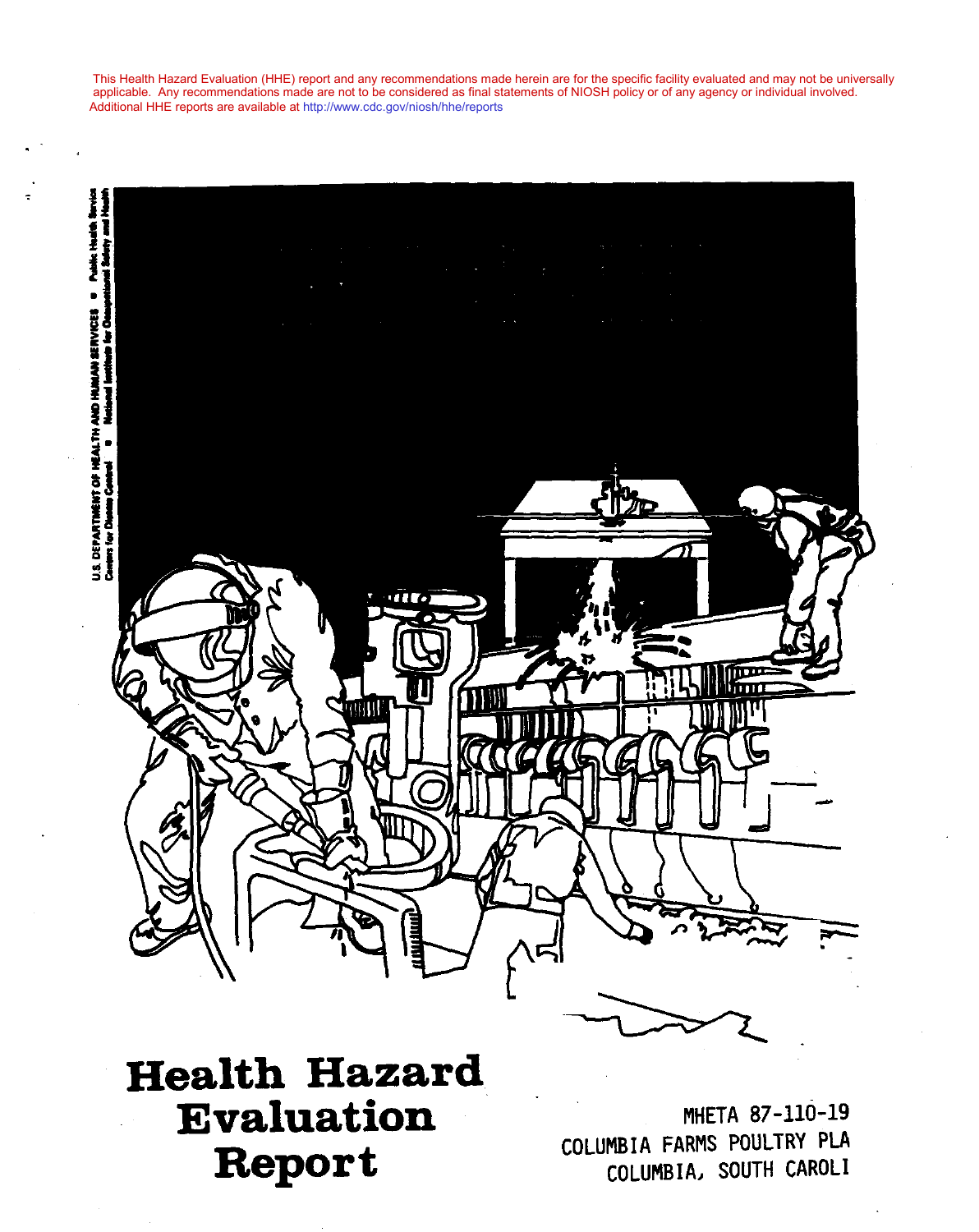#### **PREFACE**

The Hazard Evaluations and Technical Assistance Branch of NIOSH conducts field investigations of possible health hazards in the workplace. These investigations are conducted under the authority of Section  $20(a)(6)$  of the Occupational Safety and Health Act of 1970, 29 U.S.C. 669(a)(6) which authorizes the Secretary of Health and Human Services, following a written request from any employer or authorized representative of employees, to determine whether any substance normally found in the place of employment has potentially toxic effects in such concentrations as used or found.

The Hazard Evaluations and Technical Assistance Branch also provides, upon request, medical, nursing, and industrial hygiene technical and consultative assistance (TA) to Federal, state, and local agencies; labor; industry and other groups or individuals to control occupational health hazards and to prevent related trauma and disease.

Mention of company names or products does not constitute endorsement by the National Institute for Occupational Safety and Health.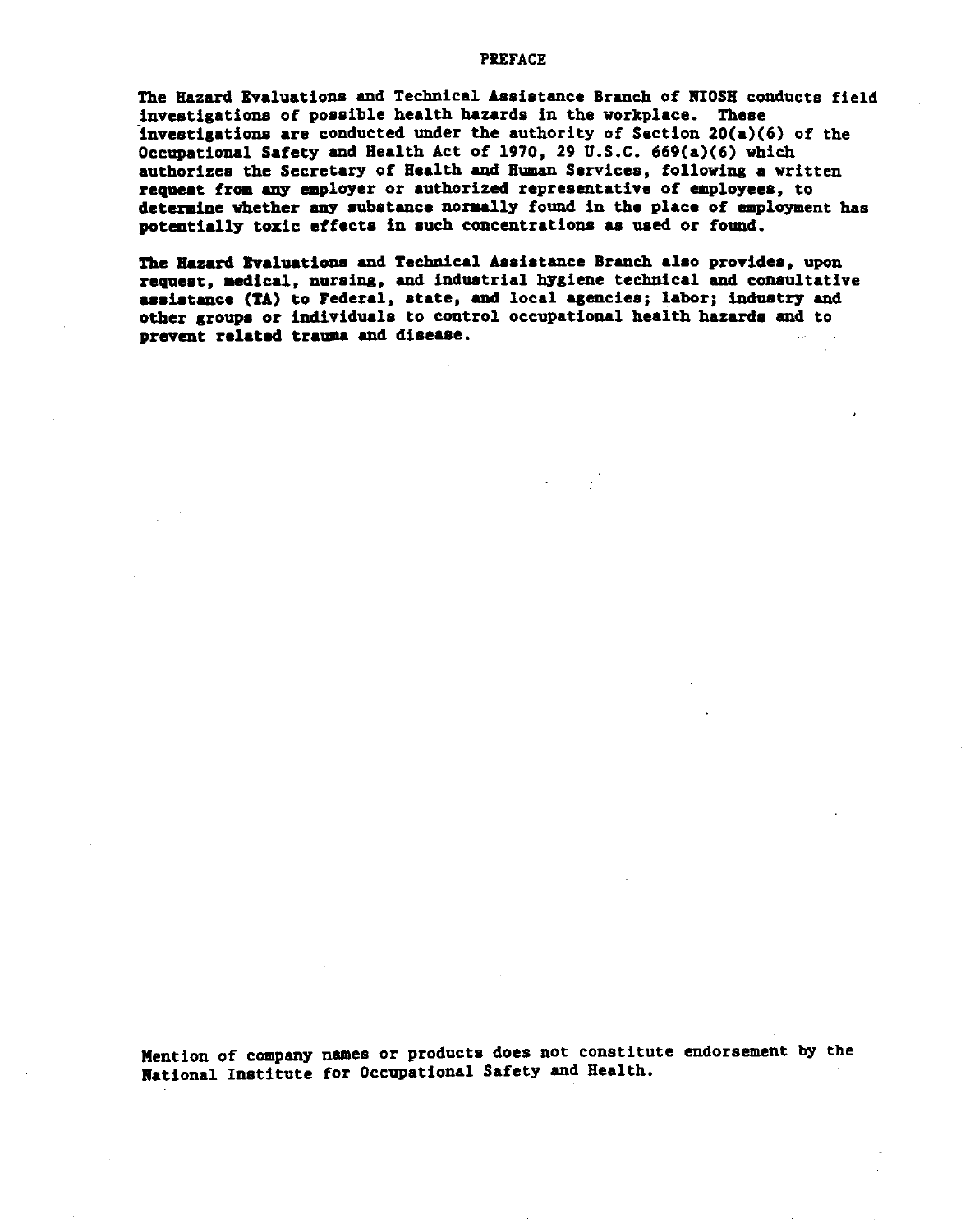MHETA 87-110-1943 **JANUARY 1989** COLUMBIA FARMS POULTRY PLANT COLUMBIA, SOUTH CAROLINA

#### I. SUMMARY

On February 6, 1987, the United States Department of Agriculture (USDA) requested the National Institute for Occupational Safety and Health (NIOSH) to evaluate complaints of eye, nose and throat irritation among USDA inspectors at Columbia Farms poultry processing plant in Columbia. South Carolina. All of the complaints were reportedly from the inspection area. Complaints started on April 21, 1986 at the same time the West Columbia water treatment plant changed its disinfection process from gas chlorination to a chloramination process. Private and state consultants auspected that complaints in the poultry plant were related to the chloramination process, since nitrogen trichloride (trichloramine) was identified in the water. As a result, numerous changes were made by Columbia Farms between April and November 1986; however, workers continued to report symptoms intermittently.

NIOSH conducted an initial environmental survey of the plant on February 17-20, 1987, with follow-up surveys on July 13-16 and November 2-12, 1987. During the initial survey, nitrogen trichloride (NCl3) concentrations ranging from 0.3-0.9 parts per million (ppm) were found in the water in the evisceration and reprocessing areas. There is no standard for NCl<sub>3</sub>, but is is a recognized eye irritant at 4 ppm in swimming pools. Hydrogen chloride (acid mist) was also detected in the evisceration and reprocessing areas. The hydrogen chloride (HCL) analysis revealed a TWA concentration range of 0.02 to 0.20 ppm and was below the OSHA ceiling standard of 5 ppm.

On the second survey, a total of 525 area water and air analyses for chlorine, HCL, and ammonia were performed. Analysis of chlorine in the air revealed a time weighted average (TWA) concentration ranging from 0.01 to 0.18 ppm. The TWA concentrations for chlorine are below the OSHA ceiling value of 1 ppm and NIOSH's recommended exposure limit (REL) of 0.5 ppm. Hydrogen chloride revealed a TWA concentration range of 0.09 to 0.35 ppm and was below the OSHA ceiling of 5 ppm. Seventy-four air samples were collected for ammonia in the production area; four samples had concentrations that exceeded the OSHA standard of 50 ppm and NIOSH's REL of 50 ppm, 26 samples ranged between 4 and 29 ppm, and 44 did not detect anything. Chlorine concentrations in the water ranged from 0.1 to 28 ppm. It is a USDA requirement that a minimum of 20 ppm of chlorine be present in the water system serving the evisceration and reprocessing areas of processing plants before a plant can begin its daily operation. During the survey, it was not uncommon to find high chlorine levels in the water. As part of this survey, a NIOSH physician conducted an eye examination of 52 workers in the production area. On examination, no worker had moderate or severe redness of the conjunctiva of the lower eye, however, twelve of the workers did have a "slight redness" of the conjunctiva of the lower eye lid. When compared to a NIOSH survey of 1500 employees from selected USDA poultry plants on machine-paced inspections, the "slight redness" at Columbia Farms could not be attributed to in-plant exposures.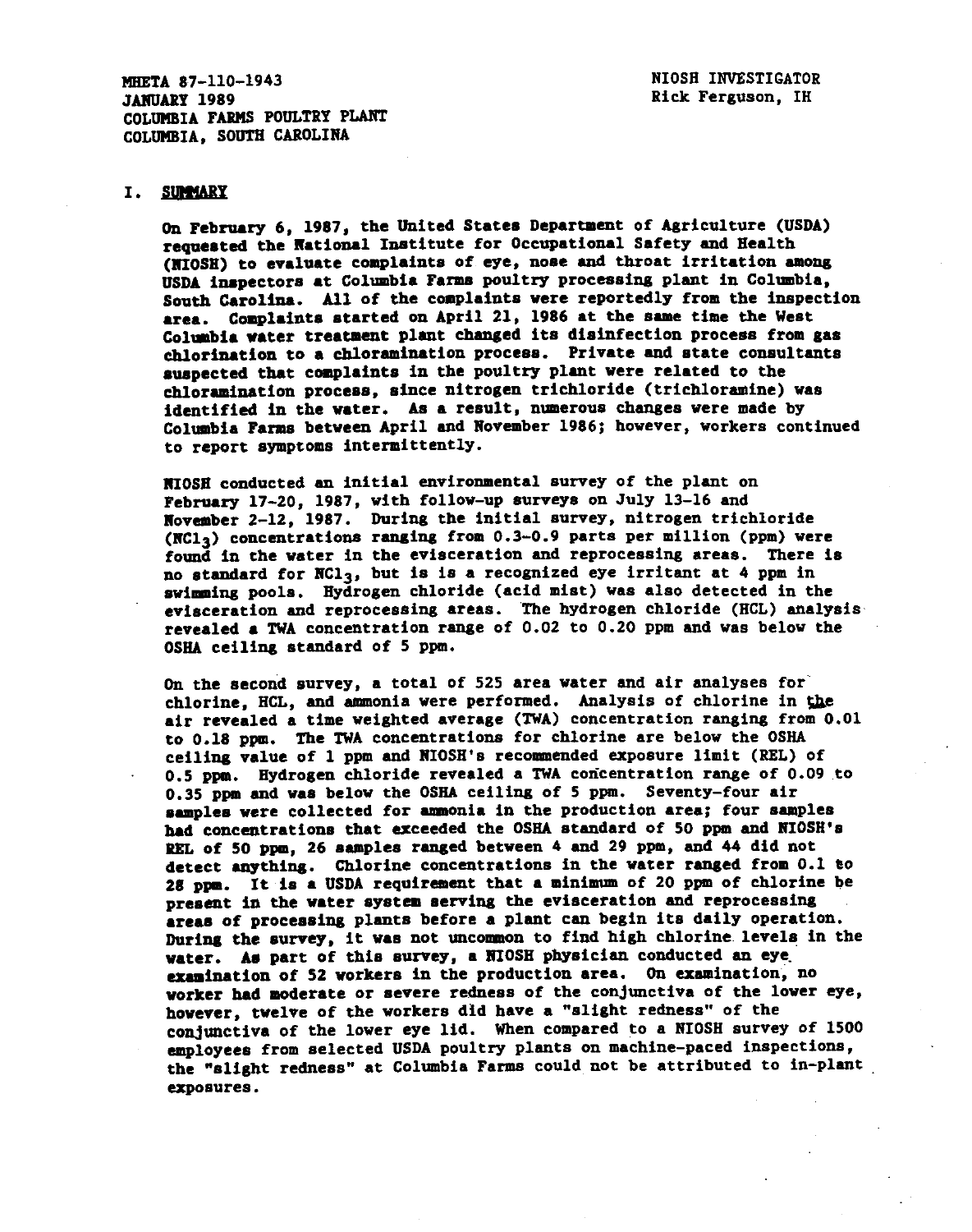On the third survey, a total of 465 area samples for ammonia in air and water were collected. This time, the ammonia levels in the air and water were less than 1 ppm. The pH of the water ranged from 6.6-8.6, the free and total chlorine ranged from 0.1-10 ppm and 2.0-90.0 ppm respectively. A short medical questionnaire administered daily over the two week period indicated that a majority of workers had no to mild irritation. There were two days, however, when irritation among three inspectors ranged from moderate to severe and they had to be relieved from their work stations.

Ammonia and chloramines are unlikely to have been in Columbia Farms water before the water treatment plant switched to chloramination. But, after the switch to chloramination, uncombined ammonia and chloramines were detected. Because solutions of both ammonia and chloramines are known to be eye and mucosal membrane irritants, these are the likely causes of workers' symptoms at Columbia Farms. Measurements indicated that water concentrations of ammonia and chloramines were quite variable. It is possible that on days when workers are experiencing extreme irritation that the concentrations of ammonia or chloramines in the water are elevated, but this was not documented. Recommendations can be found in the body of the report.

KEY WORDS: SIC 2016 (poultry dressing plants), eye irritation, chlorine, chloramines, nitrogen trichloride.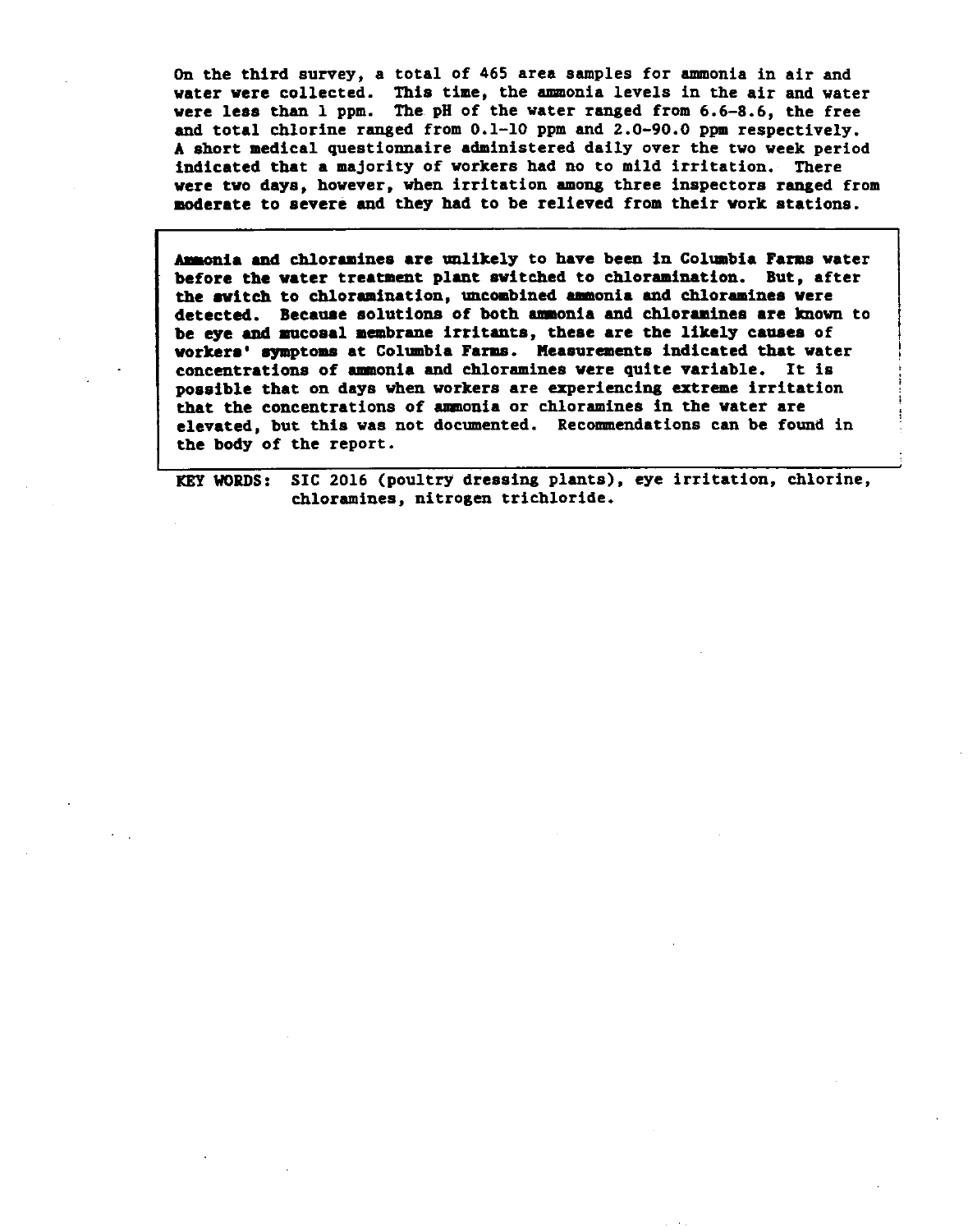Page 3 - Health Hazard Evaluation Report No. 87-110

#### INTRODUCTION/BACKGROUND II.

On February 6, 1987, the United States Department of Agriculture (USDA), Safety and Health Division, requested the National Institute for Occupational Safety and Health (NIOSH) to provide technical assistance in evaluating complaints of eye, nose and throat irritation among USDA inspectors at the Columbia Farms poultry processing plant in West Columbia, South Carolina. In response, MIOSH conducted a preliminary evaluation of the plant on February 17-20, 1987, and returned on two more occasions, July 13-16 and November 2-13. 1987, to conduct more extensive evaluations.

Columbia Farms is located on Hwy 378 within the city limits of West Columbia, South Carolina. The plant has been in operation for 27 years. There are three major work areas in the plant: 1) the live-receiving area, 2) the processing/inspection area, and 3) the packing/shipping area. In the live-receiving area, the chickens are mechanically unloaded from trucks, hung on shackles by their feet and mechanically killed and de-feathered. The live-receiving area is physically separated from the rest of the plant by a wall to prevent contamination of the rest of the plant. In the processing/inspection area, the chickens are mechanically eviscerated. The water spray on this machine is required by USDA to have a minimum of 20 parts per million (ppm) of chlorine for disinfection purposes. This machine removes the entrails for inspection. Inspection refers to the postmortem examination of poultry for disease and defects by USDA personnel. Chickens with minor imperfections are reprocessed. In reprocessing, the water used for cleaning the birds must also contain at least 20 ppm of chlorine. The packing/shipping area is primarily responsible for rapid chilling and packaging of the chickens for shipment as whole birds or parts.

Columbia Farms has two working shifts and one clean-up shift per day. Over 100,000 chickens are processed per day. The first shift starts at 7 am<sub>am</sub>and the second shift starts at 4 pm. Before the start up of the second shift, there is a partial clean-up of the plant. At the end of the second shift, there is a thorough breakdown of equipment for cleaning, which lasts until the start of the first shift. There are approximately 140 employees and 9 inspectors on the day shift, and 70 employees with five inspectors on the second shift.

Columbia Farms, which is immediately next door to West Columbia's water treatment plant, is first on the water line to receive water and is one of the city's largest users. Around April 14, 1986, the water treatment plant changed its form of water treatment from chlorine gas to chlorine gas plus ammonia (chloramination). The reasons for the change were threefold; 1) it was more cost-efficient; 2) the chlorine residual is more stable and remains in the water longer; and 3) trihalomethane concentrations are reduced. Trihalomethanes are considered carcinogenic. When ammonia is added to chlorine in water, the chloramination process will form mono-, di-, trichloramines.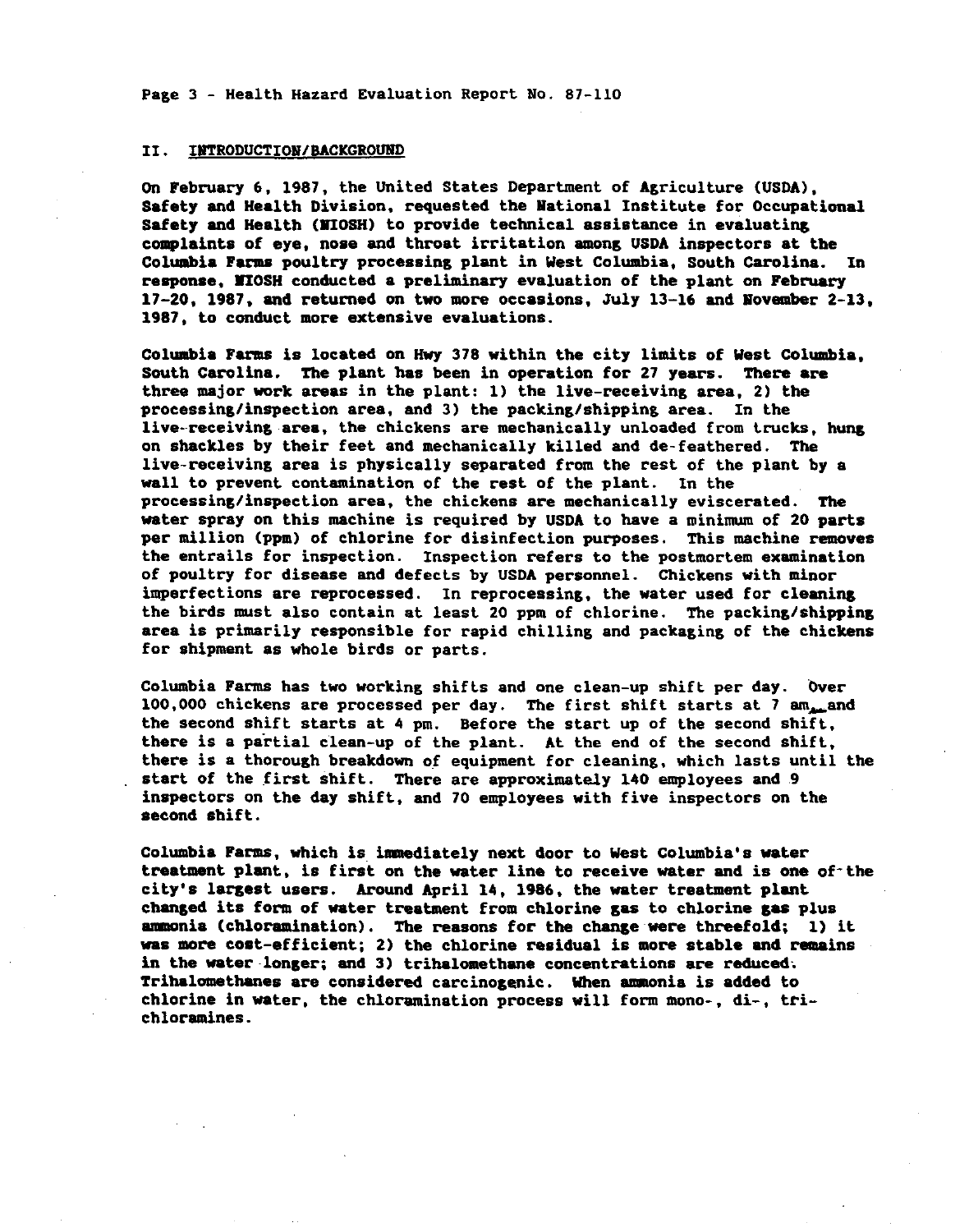These reactions are:

|  |  | 1) $NH_3$ + HOCl --- $MH_2Cl$ (mono) + $H_2O$                              |  |
|--|--|----------------------------------------------------------------------------|--|
|  |  | 2) $MH_2Cl$ + HOCl ---- $MHCl_2$ (di) + $H_2O$                             |  |
|  |  | 3) MHCl <sub>2</sub> + HOCl ---- MCl <sub>3</sub> (tri) + H <sub>2</sub> 0 |  |

At water treatment plants, the rate of reaction between ammonia and chlorine varies depending on the pH  $(3-9)$ , mole ratio of chlorine to ammonia  $(1:1, 2:1, 1)$ 3:1, etc.), temperature  $(50-80^{\circ}P)$ , and contact time  $(10-60$  minutes). Typically, at water treatment plants that have chloramination, ammonia is added separately to the process, either before (pre-ammoniation) or after (post-ammoniation) addition of chlorine, to produce a chlorine base which is more stable and remains in the water distribution system longer. The order of ammonia addition is important and can have an important effect on the type reaction that occurs. At West Columbia, the post-ammoniation process is used. Rice and Bolding <sup>(1)</sup> found that pre-ammoniation was more effective in preventing off-tastes, odors and trihalomethane formation. Post-ammoniation, from studies by White, was generally less effective for preventing off-tastes. odors, and trihalomethane formation. (2) Trihalomethanes (THM) are formed in the treatment process from the reaction of chlorine with organic products (humic materials) present in raw water. Organic materials are the products of decaying vegetation, aquatic plants, and wastewater discharges, <sup>(3)</sup> and their presence is usually highest during the spring and fall months.

On April 21, 1986 when the West Columbia water treatment plant changed over to chloramination, Columbia Farms personnel began experiencing eye, nose and throat irritation. Prior to this date, there were no reported complaints to management of eye, nose or throat irritation. On April 25, 1986, Columbia Farms requested the South Carolina Occupational Safety and Health Administration (SCOSHA) to investigate the complaints from their employees and USDA inspectors.

SCOSHA took air samples for ammonia, chlorine, carbon monoxide, organics, respirable dust and water samples for chlorine and pH. All air samples were found to be within SCOSHA permissible exposure limits (PEL). The water samples collected for chlorine and pH were also within acceptable limits. As complaints continued into June, Columbia Farms asked a local consulting firm (Carr and Associates) and the State Department of Health and Environmental -Control (DHEC) for their assistance in evaluating the problem. Their investigations revealed an acidic pH, and low levels of nitrogen trichloride and free ammonia in the Columbia Farms water.  $(4)$  Air samples for fungi were also collected and analyzed. None of the fungi identified were considered pathogenic. Upon finding NCl<sub>3</sub> and knowing that the city of West Columbia had recently changed its water treatment process, MCl<sub>3</sub> was the suspected etiologic agent. NCl3 is known to be a mucosal membrane irritant. It was recommended that activated carbon filters be installed on the incoming water line to remove the chloramines.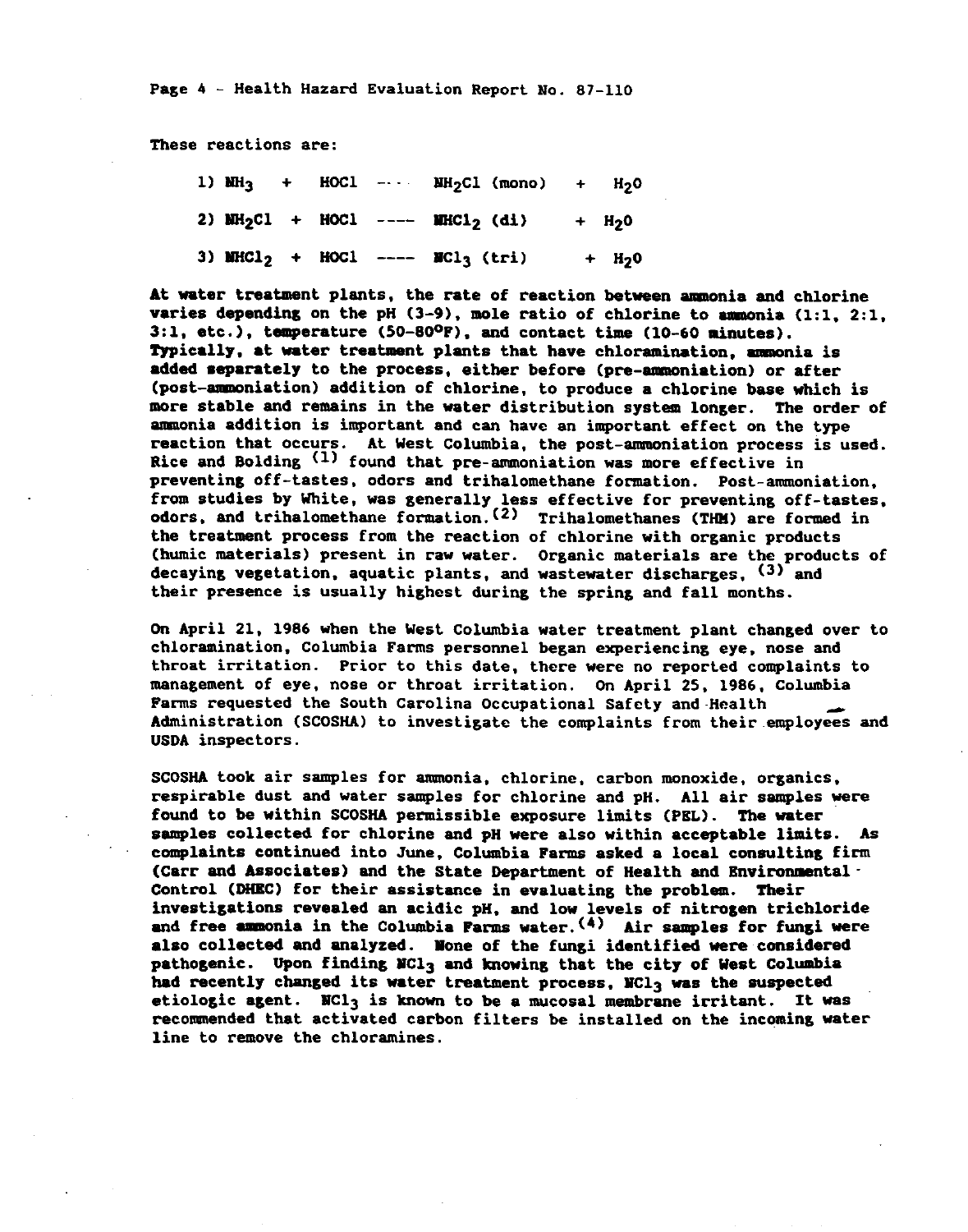Page 5 - Health Hazard Evaluation Report No. 87-110

Also during this time frame, Columbia Farms had a new supply air ventilation system installed in the inspection area. For a period of 3-4 months, the complaints stopped. Then on November 20, 1986, inspectors left the line due to eye, nose and throat irritation. In December, Columbia Farms had a water treatment company install a large, commercial activated carbon filter (13 cubic feet) to filter water for the evisceration/reprocessing and inspection areas. Because the complaints continued, NIOSH was requested to conduct a health hazard evaluation.

#### III. METHODS

#### **First Survey**

WIOSH conducted a survey February 17-20, 1987, in an attempt to correlate eye or nose irritation to water concentrations of chlorine, pH, and nitrogen trichloride. In addition, NIOSH reviewed documentation that six USDA inspectors had submitted in support of workers compensation claims for eye and nose irritation.

For two weeks prior to and during the survey, the poultry plant clean-up crew was asked not to use acid/alkaline cleaners on the floor areas in order to eliminate this as a possible etiologic factor.

A brief medical questionnaire was used to determine the prevalence of eye and nose irritation at the work place from February 17-19. Questionnaires were handed out and collected on a daily basis from all USDA inspectors in the inspection area. Each inspector was asked to indicate how he or she was affected in terms of eye and/or nose irritation at work that day, using the following scale: 1-none ("I did not have any personal symptoms of irritation"); 2-mild ("I had slight symptoms of irritation personally, but they did not interfere with my normal inspection activities"); 3-moderate ("I had definite symptoms of irritation personally, that slightly interfered with my normal inspection activities"); and 4-severe ("I had extreme symptoms of irritation personally, that markedly interfered with my normal inspection activities").

Between February 17-20, the water was monitored for pH, free and total chlorine and nitrogen trichloride ( $MC1<sub>3</sub>$ ). Hydrochloric acid mist, relative humidity, air and water temperatures were also taken. Area air and water samples were collected in six different locations (see Figure I). Water samples collected by MIOSH personnel for pH and total chlorine were analyzed by the staff at the West Columbia water treatment plant. All other environmental samples were analyzed at NIOSH laboratories. To measure for acid mists, a jumbo silica gel solid sorbent tube (400/200mg) was utilized in-line with a low flow pump calibrated at 500 cubic centimeters(cc) per minute. A 50-liter sample was collected on nineteen silica gel tubes throughout evisceration,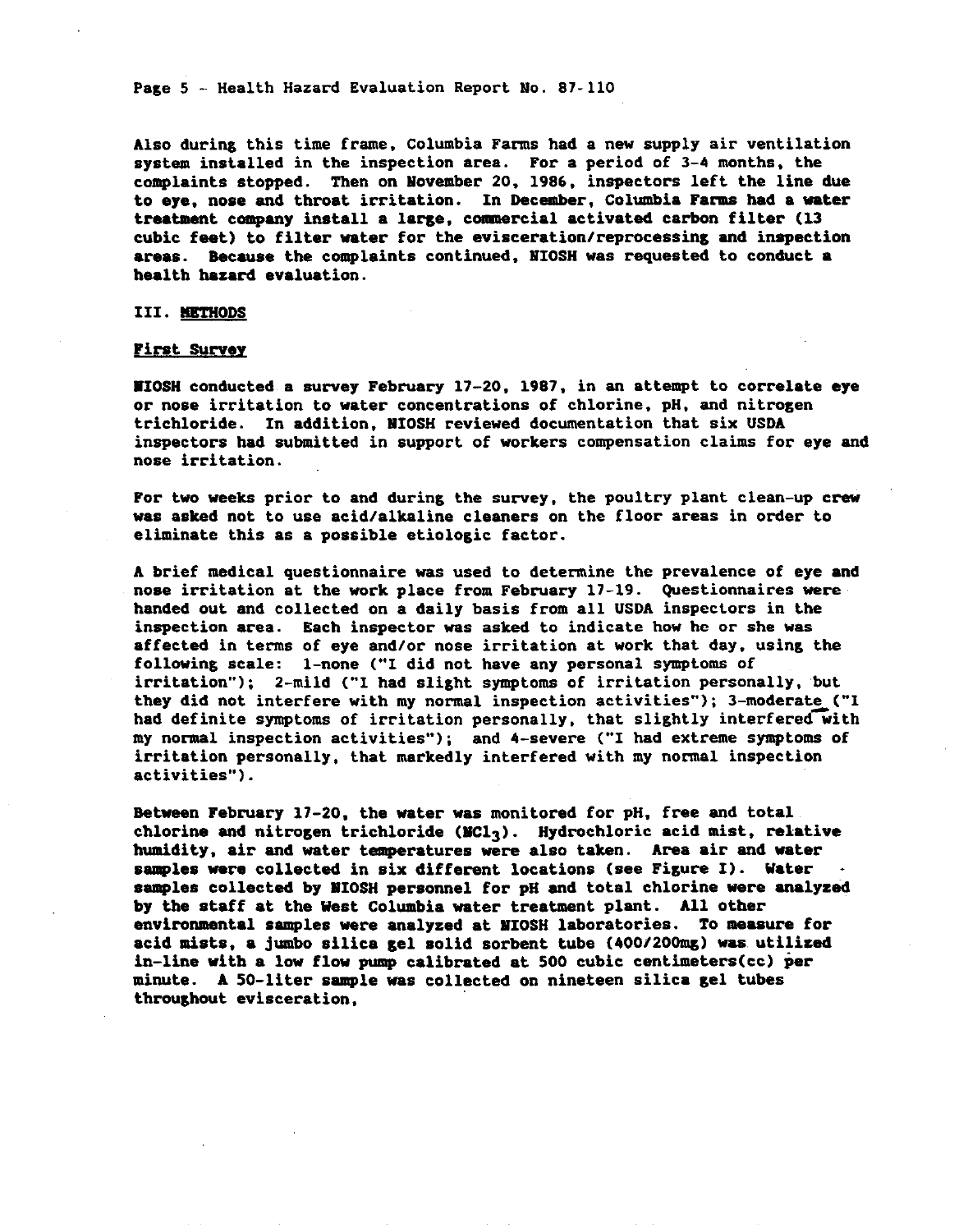Page 6 - Health Hazard Evaluation Report No. 87-110

inspection, and reprocessing. To analyze the water samples for free and total chlorine and nitrogen trichloride, the La Motte-Palin DPD-FAS test kit was used. The test kit procedure is the same as the one found in the 13th edition of Standard Methods for Water and Wastewater testing. (5) There is no validated field method for testing MCl<sub>3</sub> in air, so NCl<sub>3</sub> in air was not monitored. The water pH was analyzed using a pH meter and ion specific electrode for pH ranges from 1 to 14. Temperature of the water was also taken with this meter. Relative humidity and air temperatures were measured with a sling psychrometer.

#### Second Survey

On the July survey, NIOSH collected area air samples for chlorine. hydrochloric acid mist, and ammonia. Low flow pumps were used: in line with silica gel tubes to collect hydrochloric acid mist; in line with impingers containing sulfamic acid to collect chlorine; in line with impingers containing 0.1 N sulfuric acid to collect ammonia. Water samples were analyzed for pH, free available chlorine (FAC), total chlorine, and chloramines using the La Motte test kit.

During the July survey, NIOSH investigators administered a questionnaire to all USDA inspectors, production workers, and packers in order to determine the prevalence of symptoms since April 1986 (Appendix A). In addition, the NIOSH investigators administered a daily questionnaire to each USDA inspector and all production employees working near the inspectors, in order to determine the presence and severity of symptoms (Appendix B). The live-receive area. maintenance staff, and office workers were not included in the NIOSH survey.

A NIOSH physician examined the external surface of the eyes of inspectors and all production workers working near the inspectors to document signs of irritation, specifically, redness of the conjuctiva of the lower eye lid or injection of the sclera.

#### Third Survey

Based on the July survey, the NIOSH investigators presumed that the irritating agent was ammonia. Consequently, area air and water samples were collected for ammonia during the November survey. With this survey, NIOSH had a contract laboratory perform the air and water analyses for ammonia. Approximately, 465 area samples were collected and analyzed for ammonia. Also, the pH, free and total chlorine in water were again checked using the La Motte test kit.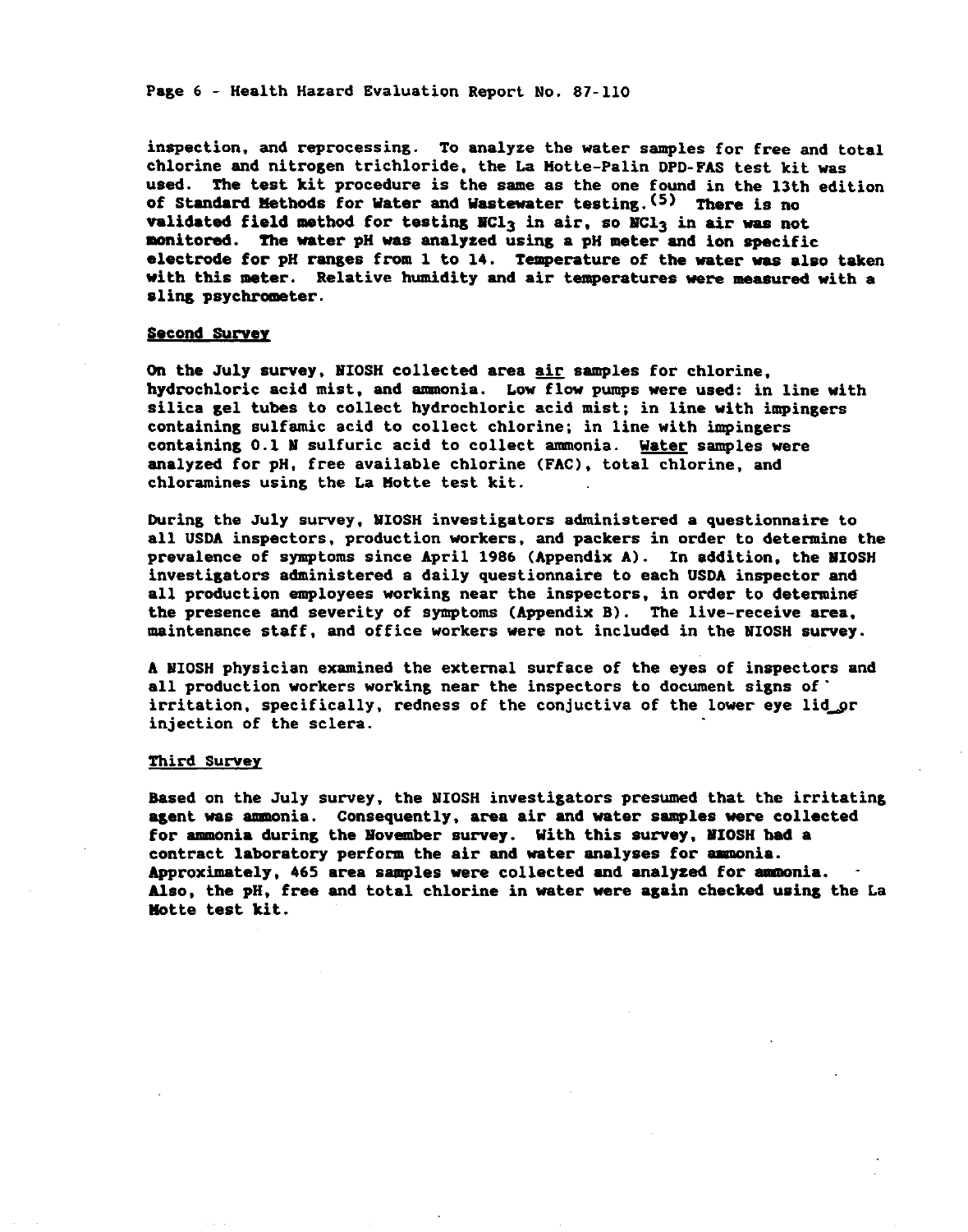Page 7 - Health Hazard Evaluation Report No. 87-110

In addition, a short questionnaire was administered by NIOSH investigators to each worker on the inspection line just prior to the end of each shift. The inspectors' questionnaires were self-administered and distributed to each inspector during break and collected at the end of the shift from the inspector in charge.

#### IV. EVALUATION CRITERIA

Based on the results of accumulated experience with worker health and animal experiments, occupational health exposure criteria for individual substances have been established and/or recommended by MIOSH, the American Conference of Governmental Industrial Hygienists (ACGIH), and the Occupational Safety and Health Administration (OSHA). These criteria are intended to suggest levels of exposure to which most workers may be exposed up to 10 hours per day, 40 hours per week for a working lifetime without experiencing adverse health effects.

The exposure criteria described below are reported as time-weighted average (TWA) exposure recommendations averaged over a full work shift; short term exposure limit (STEL) recommendations for a 10-15 minute TWA exposure period; and ceiling levels (C) not to be exceeded for any amount of time. These exposure criteria and standards are commonly reported as parts contaminant per million parts air (ppm) or milligrams of contaminant per cubic meter of air  $(\text{max/m}^3)$ . Occupational criteria for the contaminants evaluated in this study are as follows:

| <b>SUBSTANCE</b>      | (REL)<br><b>NIOSH</b> | ACGIH (TLV) | OSHA (PEL)    |
|-----------------------|-----------------------|-------------|---------------|
| <b>HCL(acid mist)</b> | N/A                   | N/A         | $5$ PPM $(C)$ |
| Chlorine              | $0.5$ PPM*(C)(15)     | 1 PPM       | $1$ PPM $(C)$ |
| <u>Ammonia</u>        | PPM*(C)(5)            | 25 PPM      | 50 PPM        |

\*- if instantaneous monitoring is not feasible, then the ceiling can be assessed by sampling over a 5-15 minute period.

In the absence of evaluation criteria for pH and  $NC1<sub>3</sub>$  in water, it was necessary to review literature in order to recommend acceptable limits to prevent eye irritation. Because there are no occupational exposure criteria for NCL<sub>3</sub> in water, there has been no documentation that NCL<sub>3</sub> below 4 ppm causes eye irritation. (6) Eye irritation has been reported after swimming in pools with chloramine concentrations in the range of 4.0 to 10 ppm.<sup>(7)</sup> In swimming pools, pH is maintained between 7.0 and 8.5 to minimize eye irritation.  $(6,8,9)$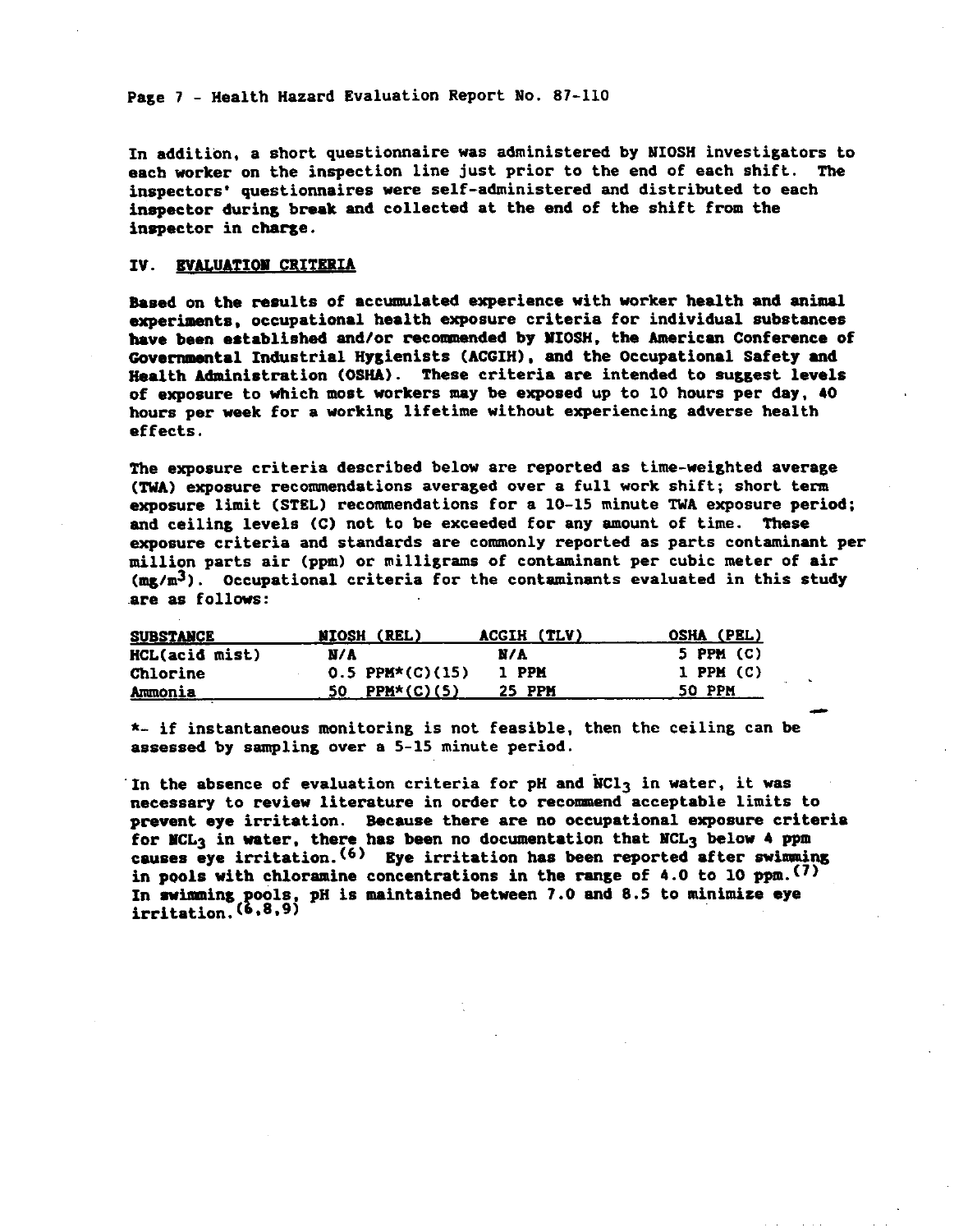Page 8 - Health Hazard Evaluation Report No. 87-110

There has been no documentation that NCl<sub>3</sub> below 4 ppm causes eye irritation. (6) Eye irritation from chloramines in swimming pools has been reported in the ranges of 4.0 to 10 ppm.  $(7)$ 

V. RESULTS

#### **First Survey**

#### **Environmental**

Air temperatures within the poultry plant ranged from 52 to 60° F over the shift, with 100% relative humidity. The poultry plant water temperatures ranged from 51 to 74° F, with the higher temperatures being mainly on the inspection line at the six inspector stations. Water samples were collected at six locations within the plant (see Figure I): (1) pre-filter. (2) post-filter, (3) filtered inspector's water, (4) the hyper-chlorinated water on evisceration machine  $#2$ , (5) the hyper-chlorinated reprocessing water, (6) and water from the high pressure hoses. In the eviscerating and reprocessing areas, the free available chlorine in the super chlorinated water ranged between 9.7 to 26.8 ppm, and the pH ranged between 4.3 to 7.9. At the other four locations the free available chlorine ranged between 1.6 and 3.4 ppm and the pH ranged between 6.9 and 7.6.

Nitrogen trichloride was detected at levels ranging between 0.3 and 0.9 ppm in the super-chlorinated water from the eviscerating and reprocessing areas on two of the three survey days. Nitrogen trichloride was detected when Columbia Farms, at the NIOSH investigator's request, changed their chlorination process during the survey from liquid sodium hypochlorite to chlorine gas. Water used in the evisceration and reprocessing areas is super-chlorinated by Columbia Farms per USDA regulations. Chlorine gas usage tends to decrease the pH of water while sodium hypochlorite increases the pH. Consequently, when chlorine gas is used in the presence of chloramines, NCl3 formation should increase as the pH decreases. However, there was no evidence that NCl<sub>3</sub> increased with the use of chlorine gas. Also, on two of the three survey days, the activated carbon filter was by-passed. There was no opportunity to see if the MCl<sub>3</sub> was being removed by the filtration system, because Columbia Farms ran out of gas chlorine. Nitrogen trichloride was not detected at any of the other sample locations.

Of nineteen area air samples collected for HCL mists (Table I), eight (TWA) samples detected HCl mist ranging from 0.02 to 0.20 ppm, well below the ceiling standard of 5.0 ppm.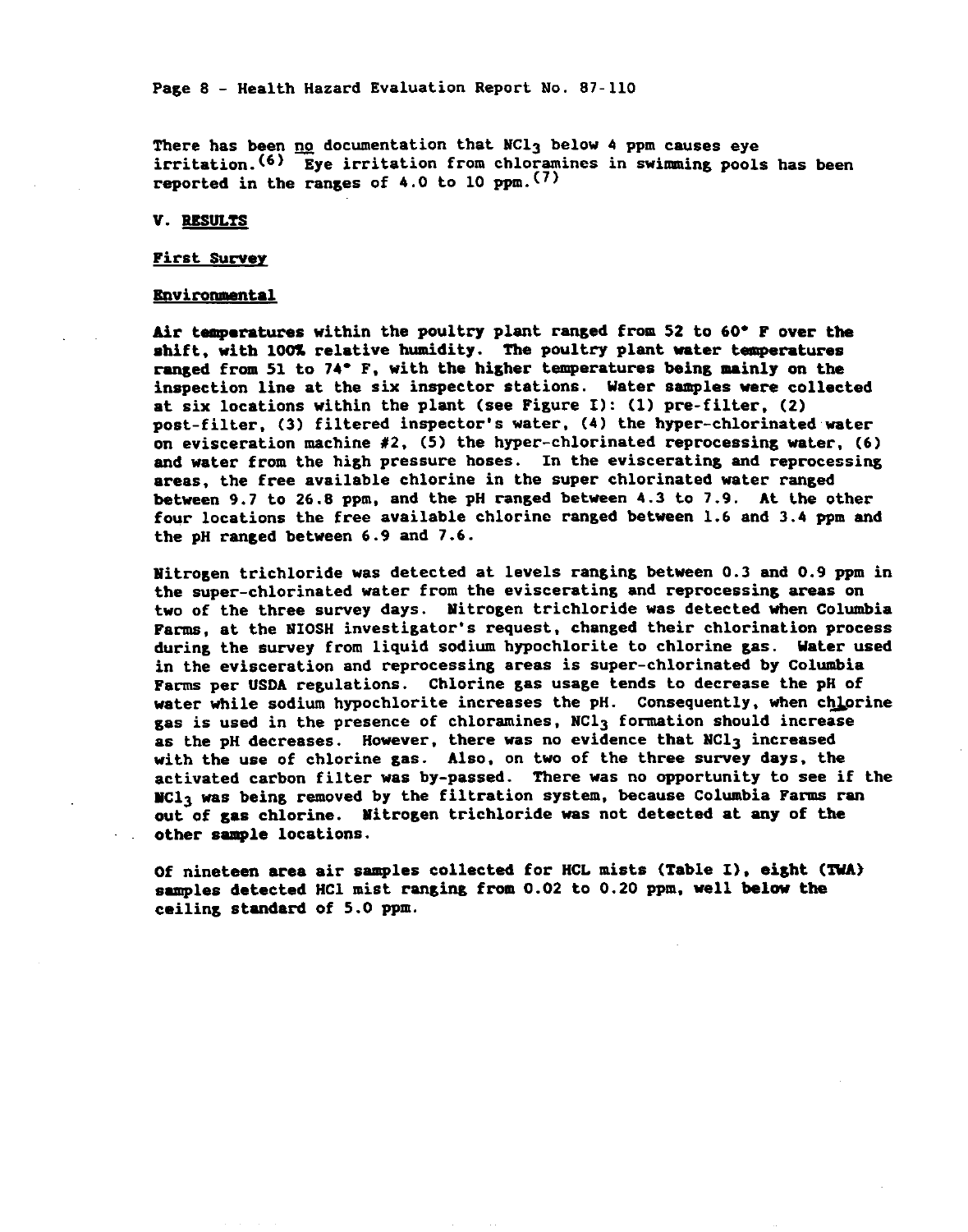Page 9 - Health Hazard Evaluation Report No. 87-110

#### Medical

Mine USDA inspectors worked in the inspection area each day during the February 17-20, 1987 survey: however, only six of the inspectors filled out questionnaires. The reported complaints of the six inspectors can be found in Table II. Typically, two or three inspectors would report eye irritation on one day, and a different group would report symptoms on another day. Sometimes, of those inspectors working opposite each other, only one would have eye irritation. Also, there was no clear pattern to the time of day that symptoms occur. For example, two inspectors commented that symptoms were most severe in the afternoon, especially after the floors in the inspection area were washed down during the lunch break. However, inspectors reported complaints on April 6 and April 20-23, thirty minutes after starting to work in the morning.

Randomly chosen plant employees in the evisceration, reprocessing and inspection line areas were asked how they felt. The employees indicated that they had not had any problems since July 1986.

Between December 31, 1986 and January 14, 1987, six USDA inspectors had filed workers compensation claims for eye and respiratory irritation symptoms. Each of these workers had seen a different physician for evaluation. In three of the six cases, the workers had reported work-related eye and nose irritation to the physician, but the physician noted no objective medical findings at the time of the examination. In two of the six cases, conjunctival irritation was noted by the physician. In an additional case, eye tearing was observed by the physician, and wheezing was heard. No case was observed by a physician before and after a shift.

#### Second Survey

#### Environmental

Water samples for pH, free available chlorine (FAC), and the chloramines (mono, di, tri) were collected at the same six locations as the first survey. There were 525 water sample analyses performed; results have been summarized below:

**Baneac** 

| P <sub>H</sub> | $FAC(ppm)$  |  |
|----------------|-------------|--|
| $6.9 - 7.3$    | $0.1 - 1.7$ |  |
| $6.8 - 7.0$    | $0.1 - 1.7$ |  |
| $5.5 - 7.1$    | ND          |  |
| $5.8 - 7.2$    | ND          |  |
| $6.8 - 7.6$    | $10 - 26$   |  |
| $7.3 - 7.7$    | $9 - 28$    |  |
| $6.7 - 7.3$    | 0.1         |  |
|                | -------     |  |

ND = None Detected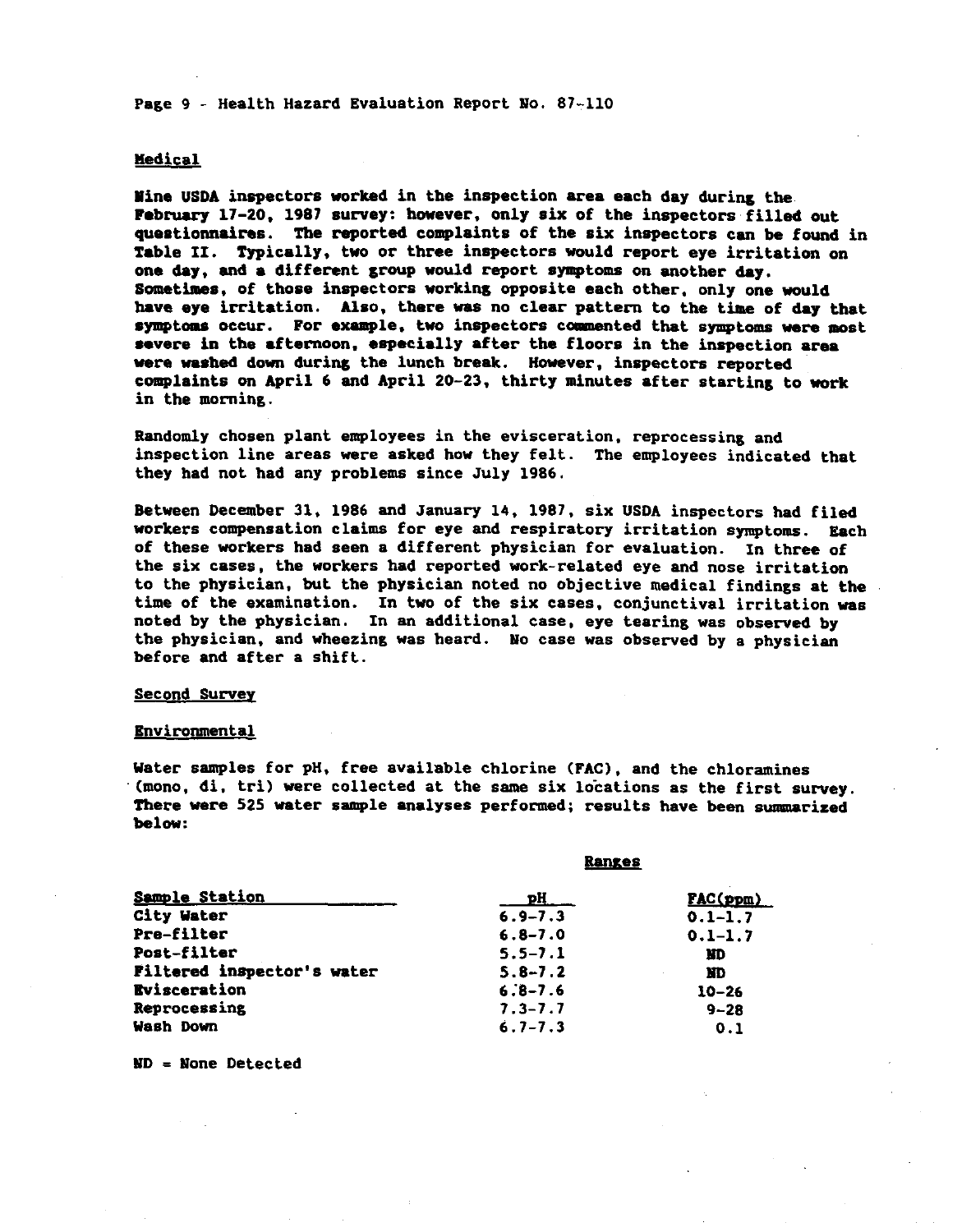Page 10 - Health Hazard Evaluation Report No. 87-110

The FAC during the survey fluctuated on the incoming city and pre-filtered water with ranges from  $0.1$  to  $1.7$  ppm, with Wednesday (7/15) having the highest reported value. On Wednesday, the FAC was 1.7 ppm for both the day and evening shift. The post filter and inspection FAC were zero, wash down was 0.1 ppm, and in evisceration/reprocessing the FAC ranged from 9 to 28 ppm. Since the spray water in evisceration and reprocessing is required by USDA to maintain at least 20 ppm chlorine for disinfection purposes, 20 ppm or higher would be expected in these two areas.

When analysis was conducted for the chloramines using the La Motte test kit. values were obtained for monochloramine, dichloramine and trichloramine (nitrogen trichloride). However, according to the instruction manual, monochloramine is unlikely to be present with nitrogen trichloride. In some of our readings, both of these chloramines were present and in others they were not. When La Motte Chemical Co. was contacted for an explanation and interpretation, the NIOSH investigator was told that the results were probably invalid because the quantitation procedure in the instruction manual was inadequately defined and that La Motte Chemical Co. was in the process of changing the test procedure. Therefore no chloramine concentrations are reported, even though levels were found.

A total of 173 area air samples were collected for chlorine, HCl, ammonia and pH.

| Location            | Chlorine<br>Concentration<br>Range (ppm) | Hydrogen Chloride<br>Concentration<br>Range (ppm) | Ammonia<br>Concentration<br>Range(ppm) | pH Range    |
|---------------------|------------------------------------------|---------------------------------------------------|----------------------------------------|-------------|
| <b>Evisceration</b> | $.01-.13$                                | . 05 - . 13                                       | $2.8 - 56$                             | $6.2 - 7.2$ |
| Reprocessing        | $.03-.12$                                | $.12 - .15$                                       | $0.8 - 70$                             | $5.6 - 6.6$ |
| Inspection #1       | $.02 - .06$                              | $.04-.18$                                         | $1.4 - 26.6$                           | $6.1 - 6.5$ |
| Inspection #2       | $.02-.05$                                | $.07 - .13$                                       | $1.3 - 11.2$                           | $5.6 - 7.2$ |
| Inspection #3       | $.01-.05$                                | $.05 - .14$                                       | $2.8 - 18.2$                           | $5.6 - 7.0$ |
| Packaging           | ND                                       | . 05                                              | ND                                     |             |
| Controls            | ND                                       | ND                                                | ND                                     |             |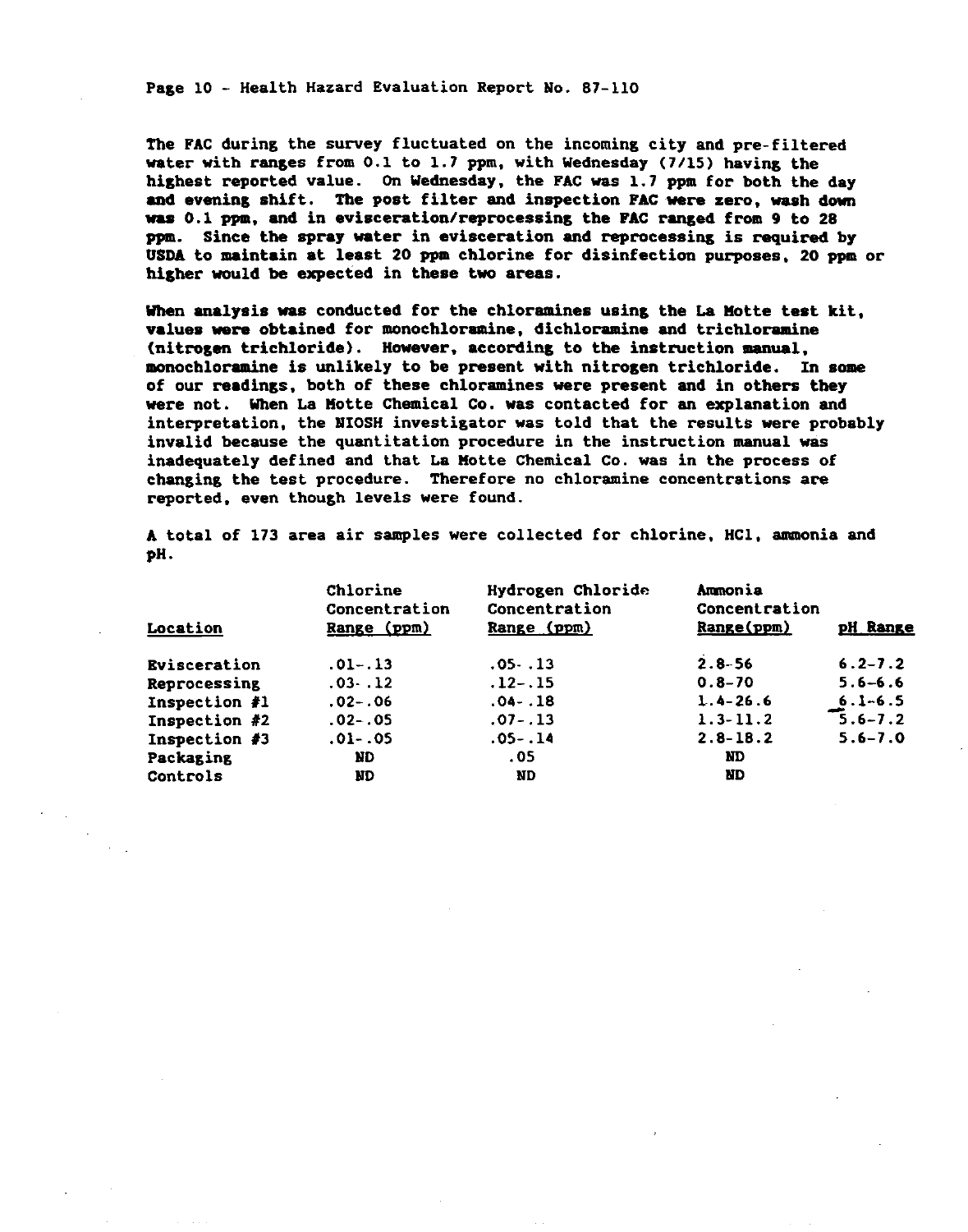Page 11 - Health Hazard Evaluation Report No. 87-110

Seventy-four area air samples were collected for ammonia in the evisceration. inspection, and reprocessing areas. Four samples had concentrations that exceeded the federal standard of 50 ppm and NIOSH's REL of 50ppm, 26 samples ranged between 4 and 29 ppm, and 44 samples did not detect anything. At levels of  $4-29$  ppm, eye irritation complaints have been noted to range from<br>"barely to moderate".<sup>(10)</sup> At Columbia Farms the refrigeration units use ammonia as a refrigerant and the odor of ammonia can be detected when near these units. However, the levels of ammonia in the air around these units were below 2.0 ppm.

From our measurements, a new ventilation system that had been installed in the inspection area in June 1986 was supplying 100% outside air at approximately 17,000 cubic feet of air per minute (CFM). Air flow in the inspection area was qualitatively evaluated with smoke tubes and found to be highly turbulent. This turbulence is largely a result of the suspended ceiling fans. which are pointed in various directions to help provide additional cooling of employees during the summer months.

Cleaning agents used by the clean-up crew were investigated to see if they were being mixed/used properly and if their contents were irritants. The pH's of the products ranged from 8.2 to 13.0. The products are very alkaline and can cause eye and mucosal irritation. Some of the workers mentioned that there have been occasions when the products were improperly mixed, which resulted in a more concentrated solution being used throughout the poultry plant. Also, because steam is used throughout the plant to heat water, boiler additives to keep mineral deposits from forming in the boiler and water lines are used. However, the cleaners and boiler additives did not seem to be the cause of the irritative symptoms because: (1) the irritation reportedly occurred even when cleaners were mixed properly; (2) the irritation reportedly occurred even when no boiler additives were present; (3) these materials had been used long before problems of irritation were reported; (4) symptoms continued even after use of the cleaning products were halted.

#### **Medical**

Table III shows demographic characteristics of the work force by work area. Tenure generally tended to be low. Most workers have been at the plant for less than 3 years. Table IV shows the prevalence of symptoms by work area. The most common symptoms were burning, watery eyes, excessive sneezing, and stuffy, runny noses. USDA inspectors, production workers, and the clean-up crew reported about the same frequency of complaints. In general, packers reported complaints less frequently. Although only a subset of workers on the third shift were interviewed (14/29), they had a prevalence of complaints similar to other areas. Processing workers on the second shift indicated that they were experiencing symptoms similar to those reported by the first shift, but somewhat less frequently than on the first shift (see Table V). Almost all production workers and USDA inspectors employed in April 1986 reported that they first began to experience symptoms around April 21, 1986. No worker reported having symptoms before April 21, 1986.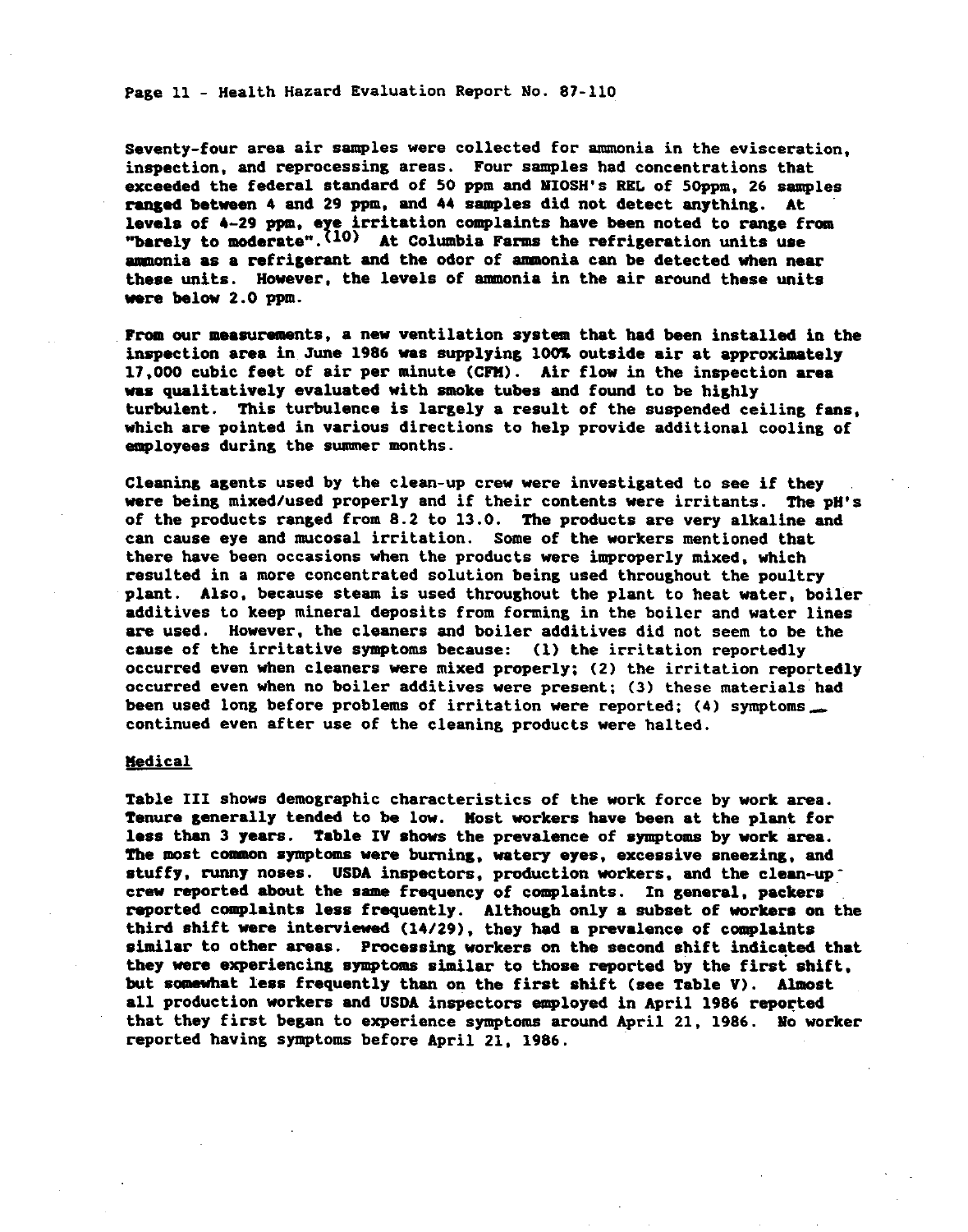Page 12 - Health Hazard Evaluation Report No. 87-110

A NIOSH physician examined 12 USDA inspectors and 40 production workers. Overall, 94% (49/52) of the examined workers reported symptoms related to work. On being asked about the nature of these problems, 87% (45/52) mentioned eye symptoms and 69% (36/52) indicated nose symptoms. Three different patterns of symptoms were reported: 1) starting in the morning after beginning work, 2) after lunch when the equipment and floors have been cleaned, or 3) after leaving work. The most common pattern of symptoms was upon returning from lunch. Twenty-nine percent (15/52) of the workers commented that their symptoms were most severe when they returned to their work stations after lunch. During the lunch hour the equipment, floors and walls are hosed down with hot water (150-170<sup>0</sup>F) under high pressure. Because of a cool indoor temperature  $(52-60^{\circ}F)$ , the environment becomes misty which is present when the workers return from lunch.

Examination by the MIOSH physician of USDA and Columbia Farms personnel revealed that 23% (12/52) had a "slight redness" of the conjunctiva of the lower eye lid. The significance of these findings are uncertain, because the prevalence of "slight redness" of the conjunctiva in the general population of poultry plant workers is unknown and could result from many causes. When compared to a NIOSH study of 1500 employees from selected USDA poultry plants on machine-paced inspections, the "slight redness" found at Columbia Farms could not be attributed to in-plant exposures. (11)

#### <u>Third Survey</u>

#### **Environmental**

On this survey, a total of 218 water samples were collected for pH, free and total chlorine, and ammonia. Since there were problems on the second survey with the individual monochloramine, dichloramine, and trichloramine measurements, it was decided to obtain the free and total chlorine values, take the difference (combined chlorine) and report this value. Free available chlorine refers to chlorine present as hypochlorous acid (hypochlorite). Combined chlorine refers to the total concentration of chloramines. (8,9) The pH over the two weeks, with the exception of evisceration and reprocessing, ranged from 6.6-8.6. In evisceration and reprocessing, the pH ranged from 7.1-8.4. Free and total chlorine on the pre-filtered water from the water treatment plant ranged from 0.1-2.1 ppm and 1.0-4.5 respectively. In the inspection area, free and total chlorine ranged from 0.1-2.6 ppm and 2.1-2.9 ppm, respectively. For comparison, in the packaging/shipping area of the plant, where worker complaints of irritation are low, free and total chlorine ranged from 0.1-0.8 ppm and 2.1-2.9 ppm respectively. The packaging/shipping ranges are somewhat comparable to the inspection area. In wash down water the free and total chlorine ranged from 0.2-2.1 ppm and 2.0-3.0 ppm respectively. As was expected, in the evisceration/reprocessing areas, the free and total chlorine levels were high. The high chlorine levels indicated below for evisceration and reprocessing occurred on Movember 6, when there was a problem with the chlorinator.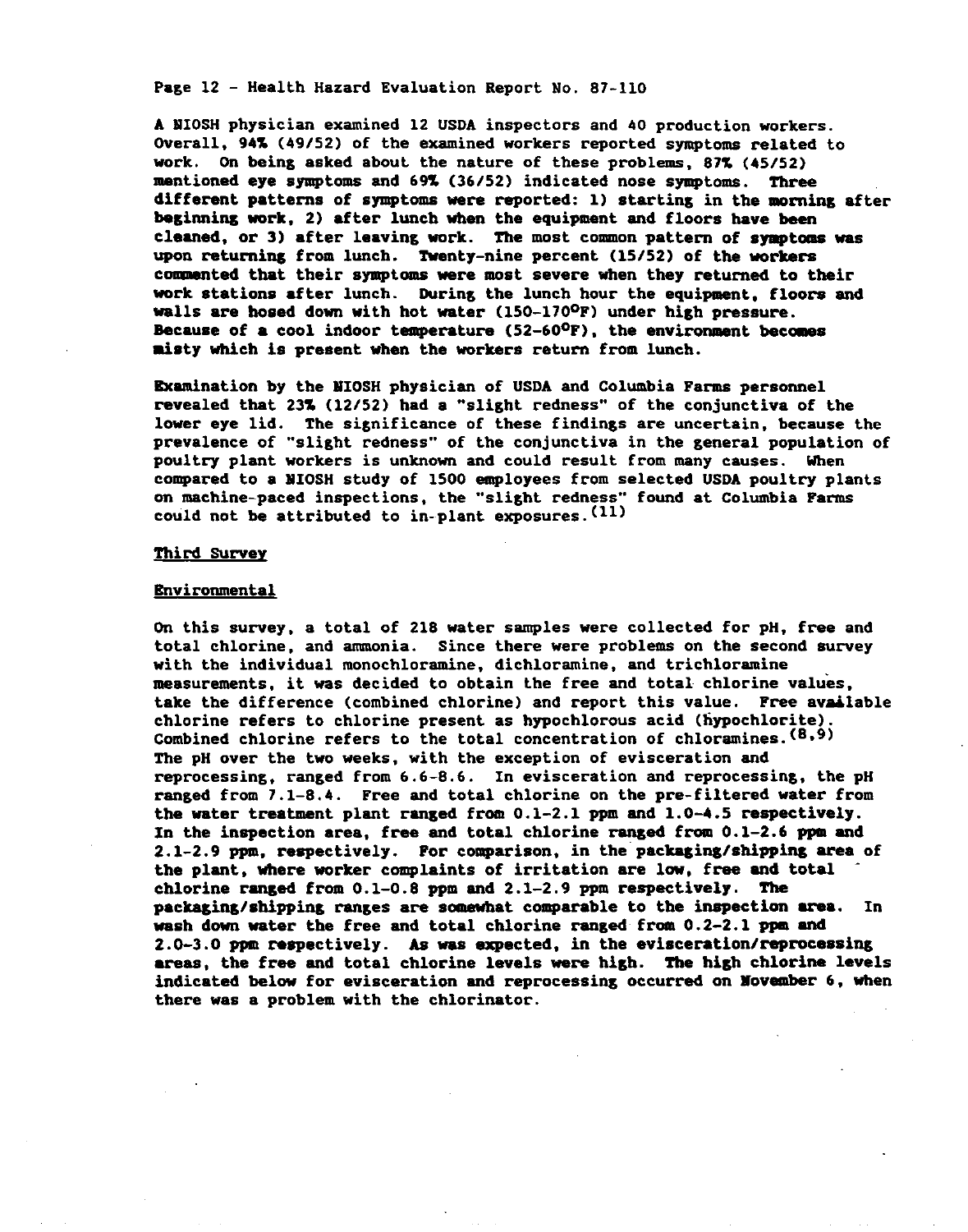Page 13 - Health Hazard Evaluation Report No. 87-110

|                            |             | $-$         |             |               |
|----------------------------|-------------|-------------|-------------|---------------|
| Sample Station             | <u>pH</u>   | <b>FAC</b>  | Total Cl    | Combined(ppm) |
| Pre-filter                 | $6.6 - 8.6$ | $0.1 - 2.1$ | $1.0 - 4.5$ | $-2.4$        |
| Filtered inspector's water | $6.6 - 8.6$ | $0.1 - 2.6$ | $1.5 - 3.6$ | $1.4 - 1.0$   |
| <b>Evisceration</b>        | $7.1 - 8.4$ | $10 - 30.4$ | $14.4 - 36$ | $4.4 - 5.6$   |
| Reprocessing               | $7.1 - 8.4$ | $10 - 53.2$ | $12.8 - 90$ | $2.8 - 36.8$  |
| Packaging/shipping         | $6.6 - 8.6$ | $0.1 - 0.8$ | $2.1 - 2.9$ | $2.0 - 2.1$   |
| Wash down                  | $6.6 - 8.6$ | $0.1 - 0.8$ | $2.0 - 3.0$ | $1.9 - 2.2$   |
|                            |             |             |             |               |

**Ranges** 

**Free available chlorine(FAC) minus total chlorine = combined chlorine** (chloramines)

The following are the results of water sampling for ammonia:

| Inspection                             | 0.21-1.1 ppm in filtered water         |
|----------------------------------------|----------------------------------------|
|                                        | 0.22-2.5 ppm in unfiltered water       |
| <b>Evisceration</b>                    | 0.14-0.63 ppm in filtered water        |
|                                        | 0.21-0.73 ppm in unfiltered water      |
| Reprocessing                           | 0.14-0.35 ppm in filtered water        |
|                                        | 0.22-0.75 ppm in unfiltered water      |
| Incoming water                         | 0.22-0.89 ppm in unfiltered water      |
| Packing/Shipping                       | 0.22-0.81 ppm in unfiltered water      |
| Wash Down                              | 0.44-2.9 ppm in unfiltered water       |
| At Motel (4 miles away)                | $0.76$ ppm                             |
| Poultry Plant ice                      | $1.8$ ppm                              |
| Columbia Farms Pre-filter*             | 0.55 ppm (taken on 11/05/87 with water |
|                                        | treatment plant employee)              |
| Water Treatment Plant                  | 0.56 ppm (taken on 11/05/87 with water |
| clear well <sup><math>x</math></sup>   | treatment plant employee)              |
| Columbia Farms Pre-Filter <sup>*</sup> | 0.80 ppm (taken on 11/07/87 with water |
|                                        | treatment plant employee)              |
| Water treatment plant                  | 0.84 ppm (taken on 11/07/87 with water |
| finished water <sup>*</sup>            | treatment plant employee)              |

\*- sample analysis was duplicated by the city to check the validity of MIOSH's samples

Two hundred forty-seven area air samples were collected for ammonia. Ammonia concentrations were very low (less than 1.0 ppm), and much lower than the second survey values. Why these values were much lower is uncertain. The lab analysis procedure was changed for the third survey samples, but the chemist over seeing the analysis stated that the change in analysis should not have caused a discrepancy in the results. All of the above levels are below the levels  $(4-29$  ppm) that cause eye irritation in most people.  $(10)$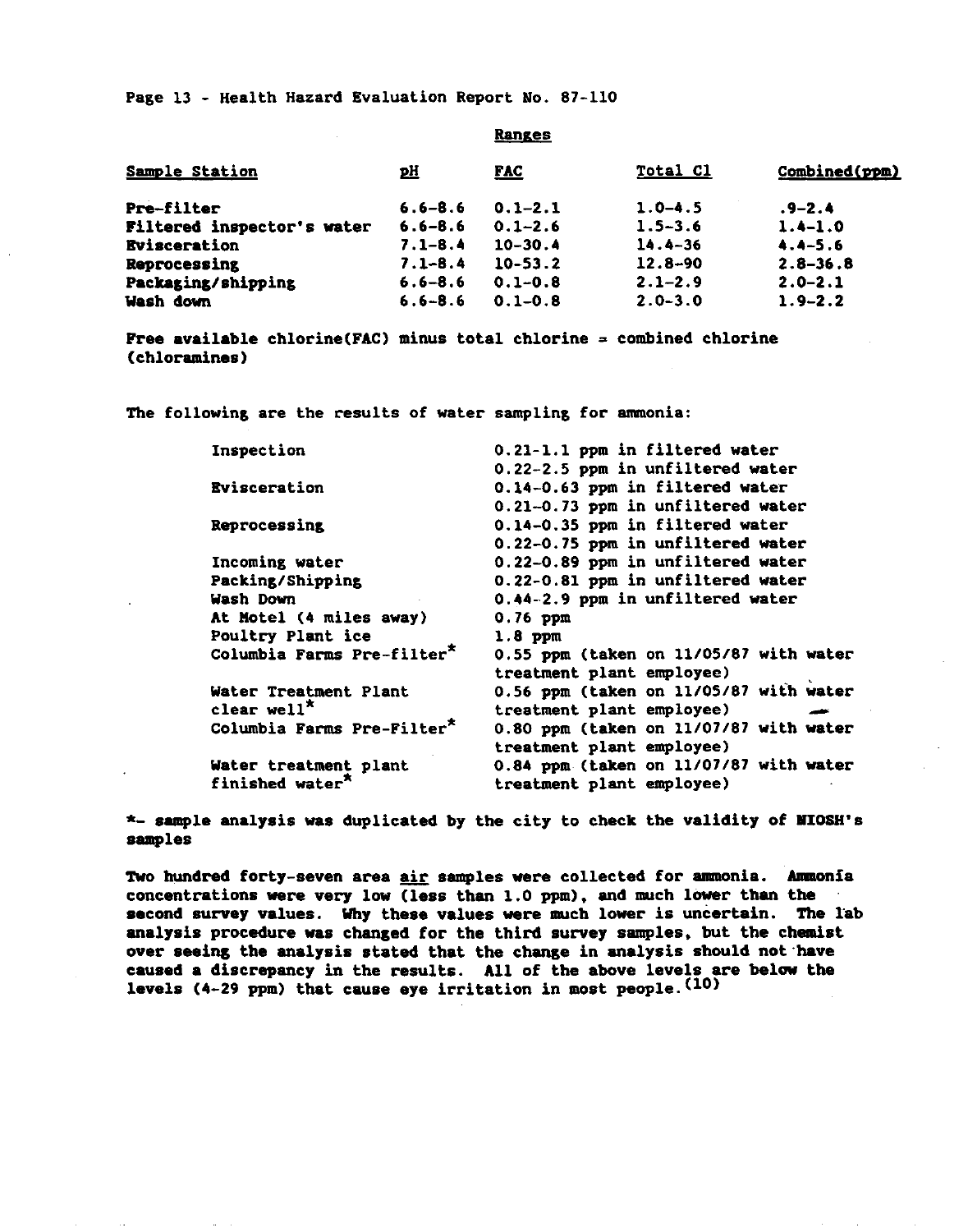Page 14 - Health Hazard Evaluation Report No. 87-110

| Sample location    | Ammonia range (ppm) |
|--------------------|---------------------|
| Evisceration       | $0.01 - 0.05$       |
| Reprocessing       | $0.02 - 0.20$       |
| Inspection         | $0.02 - 0.10$       |
| Packaging/shipping | $0.01 - 0.07$       |
| Refrigeration      | 1.1                 |
| Scalder            | 0.30                |
| <b>Breakroom</b>   | $0.08 - 0.09$       |
| Outdoors           | 0.13                |

#### Medical

The short questionnaire was administered to all of the workers and inspectors in the inspection/processing area. Over the two week period, most of the employees' symptoms ranged from none to mild, with November 2nd being the only day that three employees and six USDA inspectors felt moderate irritation (Table VI). The USDA inspectors during the two week period, experienced more symptoms ranging from mild to moderate than did the employees. On Monday November 9th, three inspectors experienced severe irritation and were relieved on the inspection line, while employees on November 9th experienced only mild irritation.

## VI. DISCUSSION AND CONCLUSIONS

Symptoms of eye and mucosal membrane irritation have been experienced by many USDA inspectors and Columbia Farm employees since April 1986. Complaints of irritation did not occur prior to this date. The complaints are primarily eye irritation, sneezing, runny stuffy nose, cough, and sore throat. There is wide variation in individual susceptibilities to the irritant, with workers standing side by side differing in the presence and level of irritation. The complaints are temporally associated with a change in the method of water chlorination at the adjacent water treatment facility. The water chlorination was changed from chlorine only to chlorine plus ammonia (chloramination).

Other than the switch to chloramination, no other plant process had changed before the onset of symptoms. Cleaners and boiler additives had been used long before complaints began, and complaints continued even after use of these agents was stopped. HCl mist concentrations were much lower than established criteria (OSHA PEL=5ppm). The pH of the water did not indicate highly acidic or highly alkaline water, although the water tends to be somewhat acidic. The FAC levels in the water tend to be variable, ranging from about 0.1 or 2.6 ppm in the general water and 9 to 30 in the super chlorinated water used on the evisceration machine and in reprocessing. It is not known how variable the FAC concentrations were before April 1986. Air concentrations of chlorine, however, were found to be much lower than established occupational exposure limits.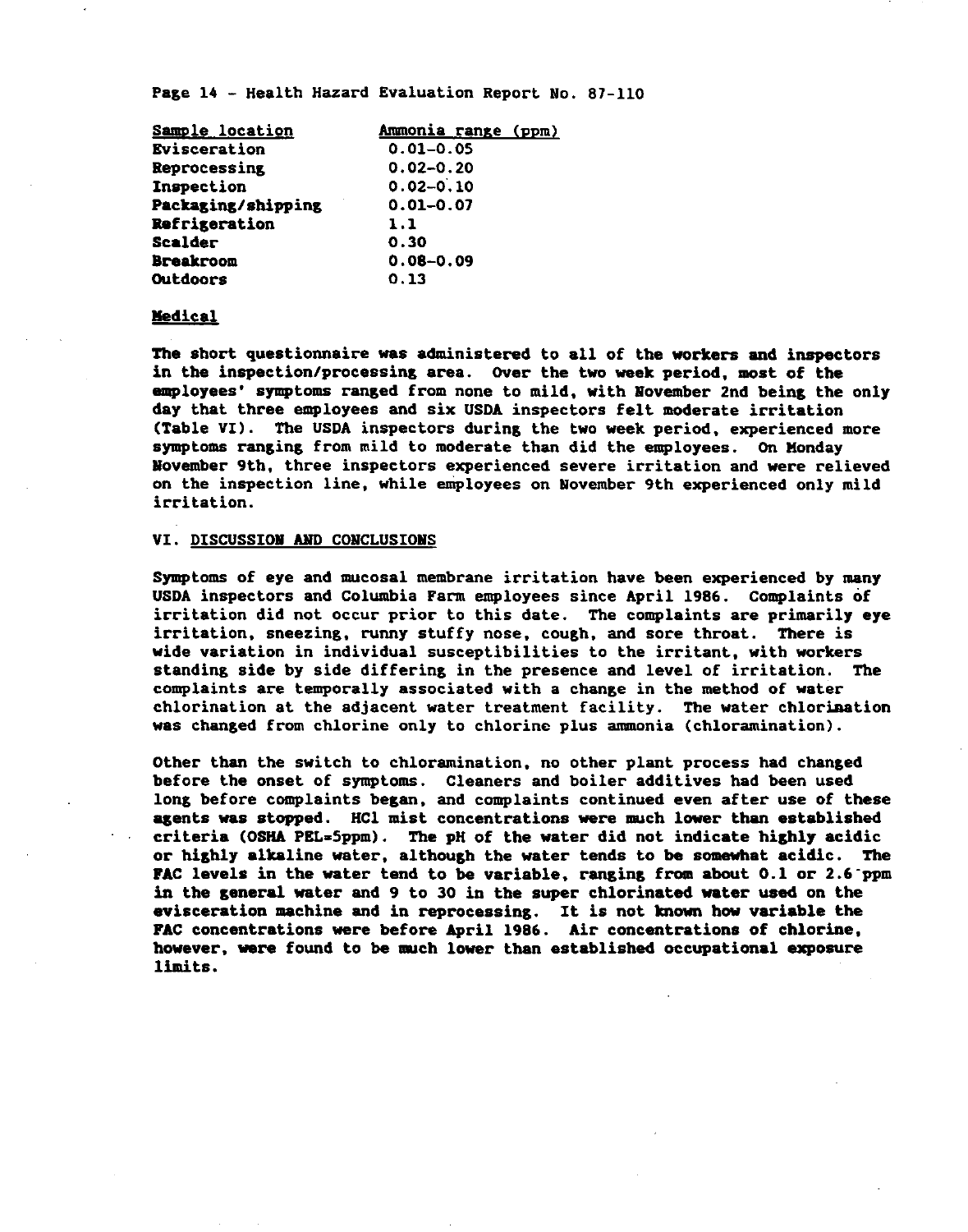Page 15 - Health Hazard Evaluation Report No. 87-110

It is unlikely that ammonia and the chloramines were in the Columbia Farms water before the water treatment plant began chloramination. But, during the NIOSH surveys, uncombined ammonia and chloramines were detected in the water. Because solutions of both ammonia and chloramines are known to be eye and mucosal membrane irritants and because irritant levels of ammonia were measured in the air, these are the most likely causes of worker symptoms at Columbia Farms. Measurements indicate that water concentrations of ammonia and chloramines were quite variable. The high end of the ranges are 15 to 30 times greater than the low end. It is possible that on days when workers were experiencing extreme irritation that the concentrations of ammonia or chloramines in the water were elevated, but this was not documented during any of the surveys.

During water treatment, chloramines can form by several pathways, such as:

a) Sporadic formation of chloramines can take place when the amount of ammonia added to the water is not adjusted in response to a variation in chlorine demand of the water. (12) At the West Columbia water treatment plant, the amount of ammonia added to the treated water is a calculated dosage of 1 ppm, but no test procedure is used for monitoring the concentration of ammonia in the treated water. In addition, the concentration of nitrogen compounds in the river from where the water is drawn is not monitored. Nitrogen levels (from humic material) can cause variations in chlorine demand and influence the formation of chloramines.

b) Chloramines can form in water as a result of a reaction between hypochlorous acid and nitrogen compounds. (13) This means that chloramines could form in the water lines between the treatment plant and Columbia Farms.

c) At Columbia Farms, chloramines can also be formed when free ammonia in the city water comes in contact with the super-chlorinated water in the evisceration and reprocessing areas. Since ammonia is not removed by the activated carbon filter, chloramines can potentially be formed in these areas.

Since it is possible to have fluctuations in chlorine demand and concentrations of nitrogen containing materials in the water, these fluctuations might be causing the variation in free ammonia and chloramine levels. While there is no validated sampling method for the chloramines in air, present conditions at Columbia Farms presumably do favor its formation in the water. From the three surveys, it can be concluded that ammonia and chloramines are present in the Columbia Farms water. Presently, the chloramines are considered a nuisance and are not known to be a health hazard.  $(2, 6, 12, 13, 14, 15)$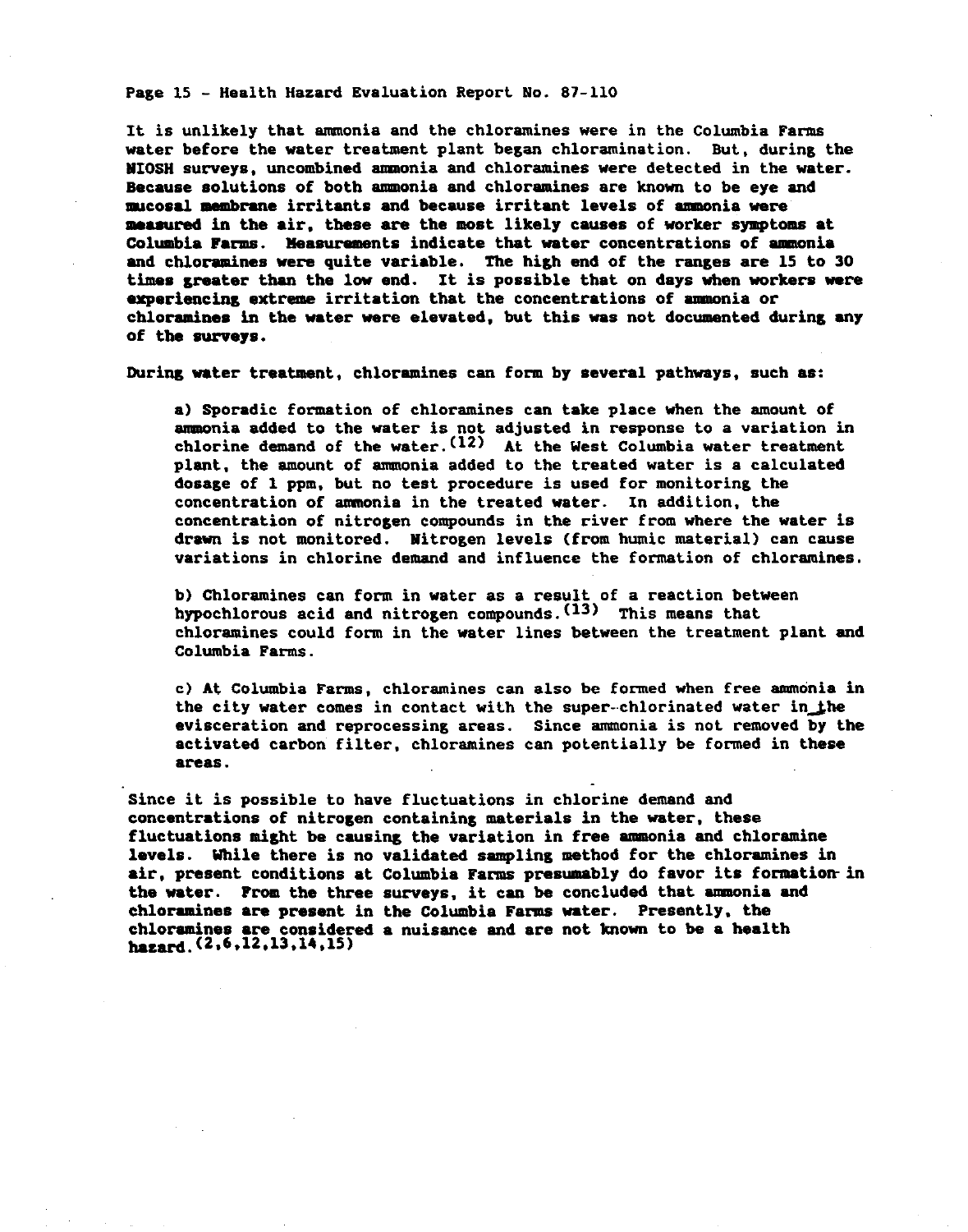Page 16 - Health Hazard Evaluation Report No. 87-110

#### VII. RECOMMENDATIONS

 $\mathbf{I}$ A change by the West Columbia water treatment plant from post-ammoniation to pre-ammoniation may eliminate some of the free (unbound) ammonia which is present in the water going to Columbia Farms. This could potentially reduce the formation of chloramines later in the disinfection process, thus leaving very little free ammonia in the distribution system.

2) If the West Columbia treatment plant can not make any changes in it's present treatment process, then Columbia Farms will have to consult with a water treatment expert to see what alternative water treatment procedures are available, such as: (1) a mini-package water treatment plant that would draw water from a deep well or the nearby river, or (2) treatment of the incoming water with sulfur dioxide to remove the chloramines.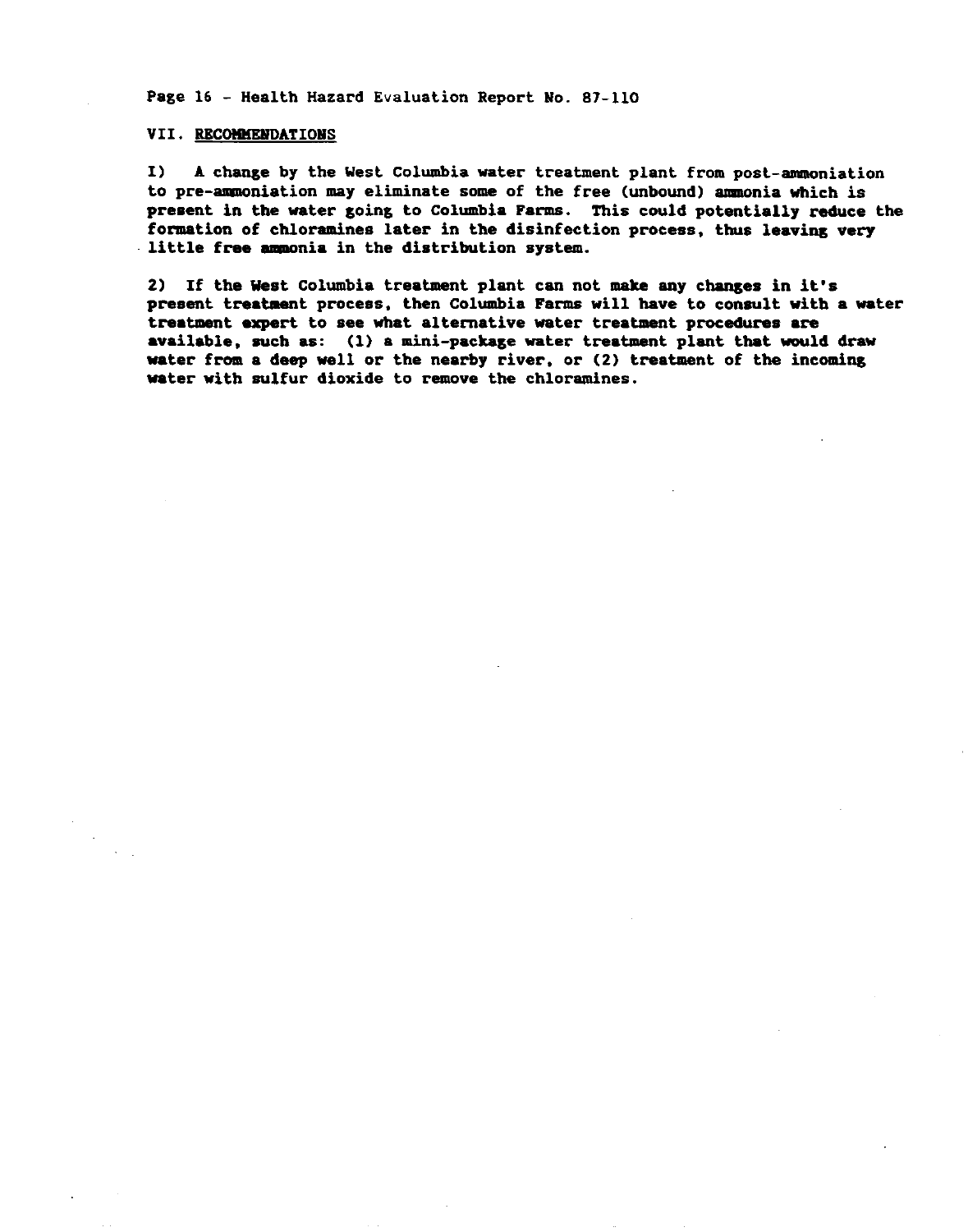Page 17 - Health Hazard Evaluation Report No. 87-110

VIII. REFERENCES

- Rice I.M., Bolding M.E. "An Alternative Solution to the THM Problem." 1. Water/Engin. and Man, Vol. 128, pg. 59-60, 65-66, May 1981.
- $2.$ White, G.C. Handbook of Chlorination, Van Nostrand Reinhold, New York. 1972.
- Johnson J.D. Jensen J. "THM and Toxic Organic Halogen Formation- Routes. 3. Rates and Precursors," presented to American Water Works Association, June 1983.
- Marino RF. Bell FE. Brown JF. Report of finding by South Carolina 4. Department of Health and Environmental Control (DHEC) on Columbia Farms Poultry Plant. 1986.
- American Public Health Association, Standard Methods for Water and  $5.$ Wastewater, 13th ed., New York, 1971.
- Moore GS. Calabrese EJ. The health effects of chloramines in potable  $6.$ water supplies: a literature review. Environ Pathol Toxicol 1980;  $4: 257 - 263.$
- $7.$ Eichelsdoerfer D., Slovak J., Dirznagl K. and Schmid D.: the irritant effect of chlorine and chloramines in swimming pool water. Vom Wasser 45: 17-28, 1975.
- Sawyer C., McCarty P. Chemistry for Sanitary Engineers. 2nd ed: 8. McGraw-Hill, 1967.
- Kinman R.N. and Layton R.F. 1976. New method for water disinfection. J. 9. Amer. Water Works Assoc. 68(6): 298-302.
- 10. National Institute for Occupational Safety and Health/ Occupational Safety and Health Administration. Occupational Health Guidelines for Chemical Hazards, Cincinnati, Ohio. DHEW (NIOSH) Publication No. 81-123.
- Wilkes B. Stammerjohn L. Lalich N. Job demands and worker health in  $11.$ machine-paced poultry inspection. Scand.J.Work Environ.Health 1981; 7  $(Supp1 4): 12-19.$
- 12. Mood EW, Clarke CC, Gelperin A. The effect of available residual chlorine and hydrogen-ion concentration upon the eyes of swimmers. Am.J.Hyg. 54: 1951: 144-49.
- 13. Chloramines: Encyclopedia of Chemical Technology, 3rd ed., 1979; 5:  $565 - 579.$
- 14. Williams D.B. Elimination of nitrogen chloride. J.Am. Water Works Assoc., 248-254, Feb.1966.
- 15. Williams D.B. J. American Water Works Association, 41, 441-449, 1949.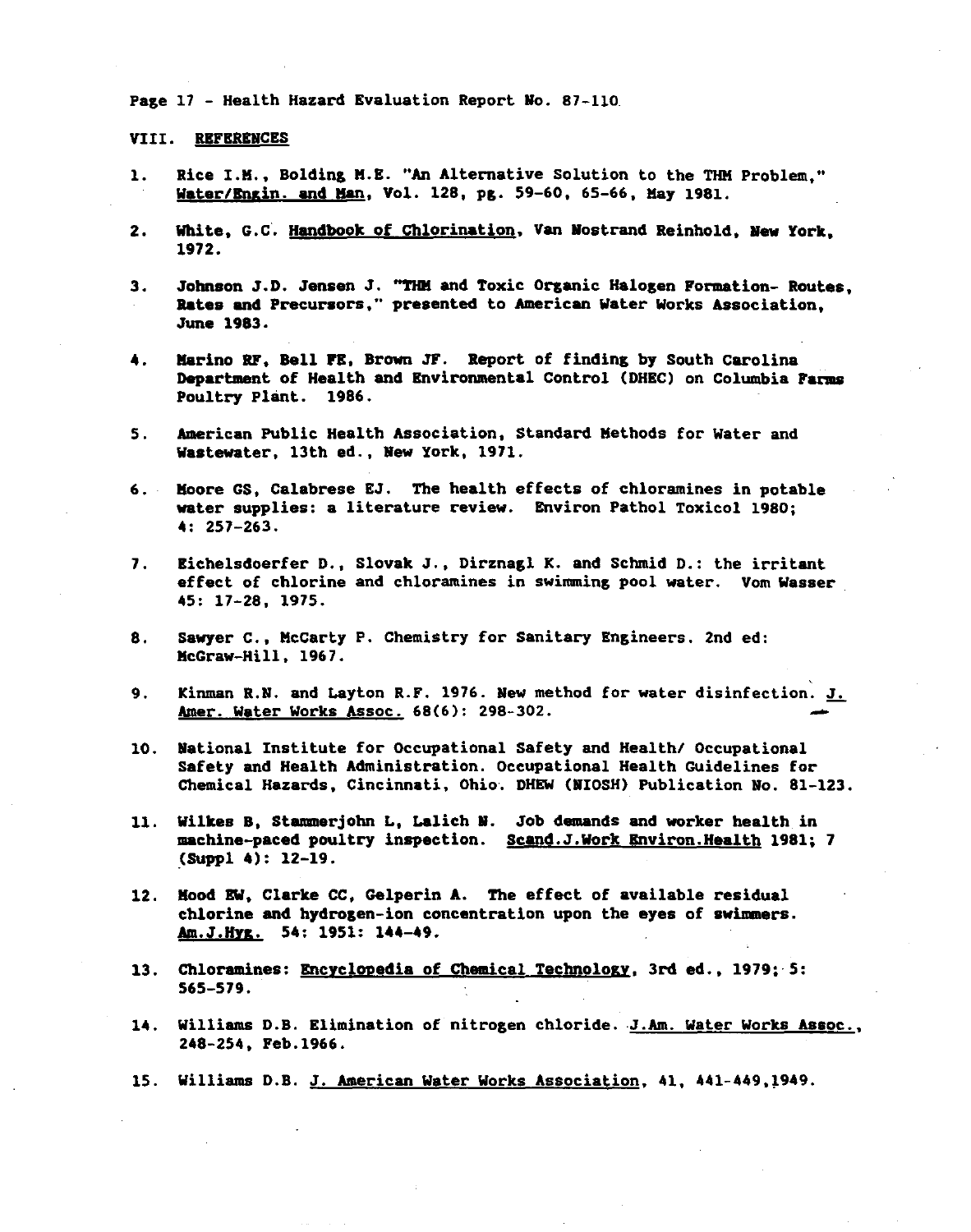Page 18 - Health Hazard Evaluation Report No. 87-110

#### IX. AUTHORSHIP AND ACKNOWLEDGMENTS

Report prepared by:

**Rick Ferguson** Clinical Investigations Branch

Originating Office

Mining Hazard Evaluation and Technical Assistance Program Division of Respiratory Disease **Studies, NIOSH** Morgantown, West Virginia

## X. DISTRIBUTION AND AVAILABILITY OF REPORT

Copies of this report are temporarily available upon request from NIOSH, Division of Standards Development and Technology Transfer, Publications Dissemination Section, 4676 Columbia Parkway, Cincinnati, Ohio 45526. After 90 days, the report will be available through the National Technical Information Service (NTIS), 5285 Port Royal, Springfield, Virginia 22161. Information regarding its availability through NTIS can be obtained from MIOSH Publications Office at the Cincinnati address. Copies of this report have been sent to:

- $\mathbf{1}$ . **NIOSH Reg. IV**
- $2.$ **OSHA Reg. IV**
- Columbia Farms, Jim Mabe  $3.$ P.O. Box 738 West Columbia, S.C. 29171
- South Carolina Department of Health and Environmental Control -4. J. Marion Sims Building c/o Dr. Ernie Bell 2600 Bull St. Columbia, S.C. 29201
- 5. United States Department of Agriculture, Pat Forslind Room 3823, South Agriculture Bldg. 14th and Independence Ave., S.W. Washington, D.C. 20250

For the purpose of informing affected employees, copies of this report should be posted by the employer in a prominent place accessible to the employees for a period of 30 calendar days.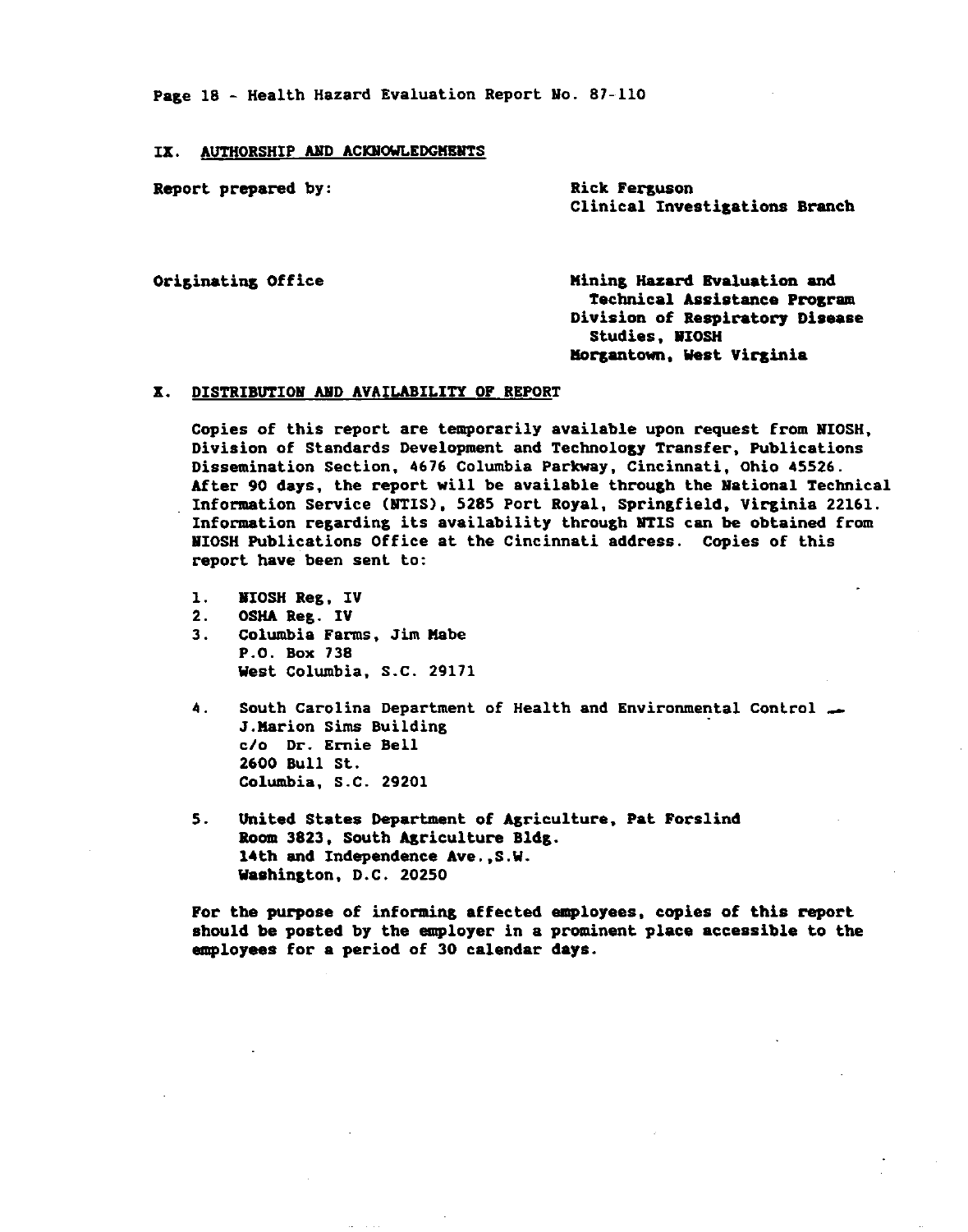## Table I Columbia Farms Poultry Plant Columbia, SC February 17-20, 1987 **MHETA 87-110**

## HCl (acid mist)

|                     | <b>Sample</b> |     |           |      | Flow (cc) Liters Wt. (ug) Results (ppm)* | Date |
|---------------------|---------------|-----|-----------|------|------------------------------------------|------|
|                     |               |     |           |      |                                          |      |
| $\mathbf{1}$        | $\mathbb{R}$  | 500 | 54.5      | 1.91 | .06                                      | 2/17 |
| $\mathbf{3}$        | $\mathbf I$   | 501 | 49        | 1.49 | .05                                      | 2/17 |
| $\ddot{\textbf{a}}$ | $\mathbf E$   | 498 | 53        | 6.76 | .20                                      | 2/17 |
| 8                   | $\mathbf I$   | 501 | 36        | 1.08 | .05                                      | 2/17 |
| 10                  | $\mathbf I$   | 493 | 42        | 1.28 | .05                                      | 2/18 |
| 11                  | $\bf E$       | 500 | 36        | 1.75 | .08                                      | 2/18 |
| 18                  | $\mathbf I$   | 500 | 100       | 1.28 | .02                                      | 2/19 |
| 19                  | $\mathbf I$   | 500 | 100<br>÷. | 1.70 | .03                                      | 2/19 |
|                     |               |     |           |      |                                          |      |

 $R$  - Reprocessing

I - Inspection

E - Eviscerator

 $\sim$ 

 $\star$  - Current OSHA standard is a ceiling value of 5.0 ppm.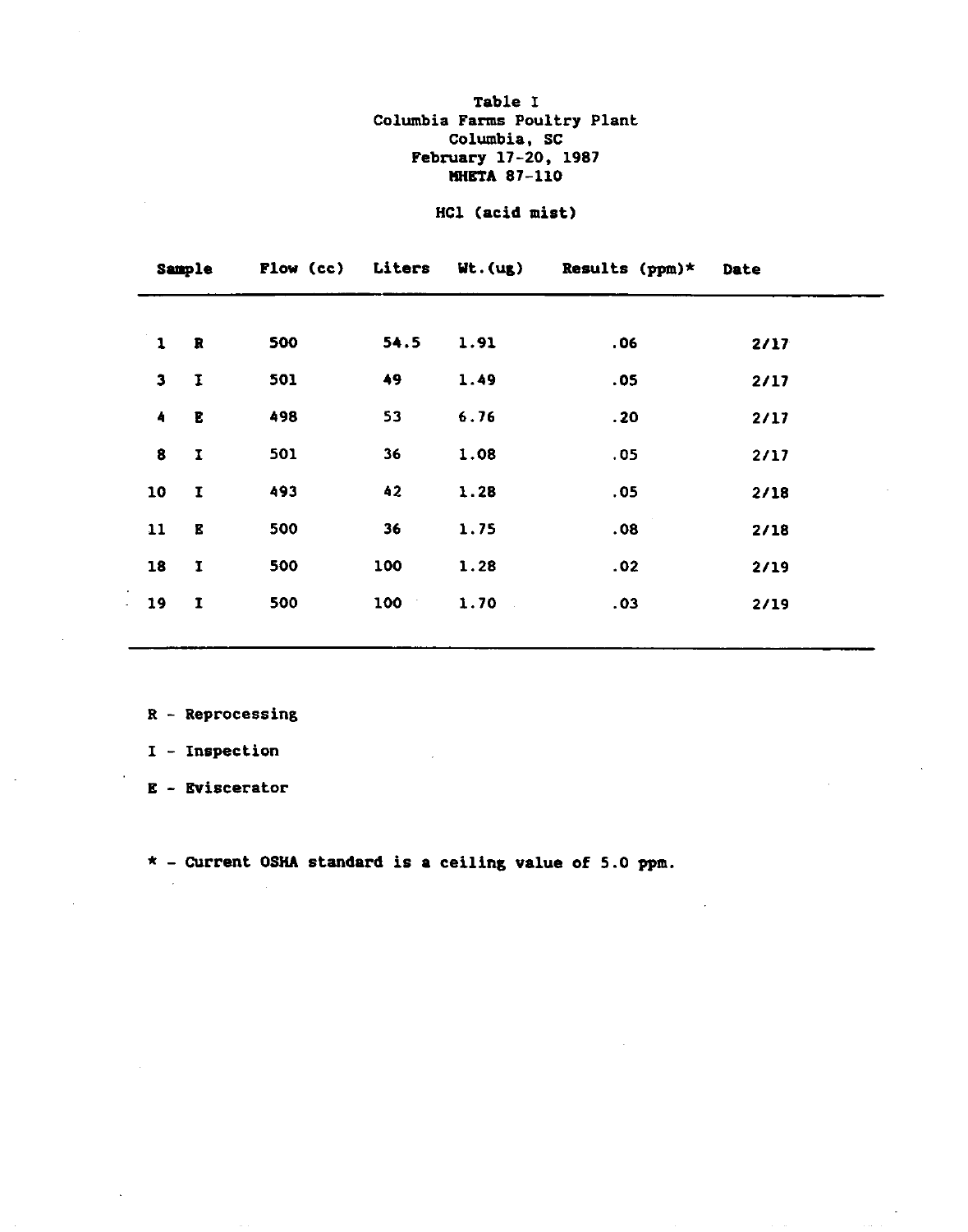## Table II

## Columbia Farms Poultry Plant Columbia, SC November 02-13, 1987 **MHETA 87-110**

Eye and/or Nose Irritation Reported By Six United States Department of Agriculture Inspectors working each day from 2/17-2/19/87 in the Inspection Area.

| Severity of<br>Eye and/or Nose<br>Irritation | Number of<br>Inspectors<br>on 2/17/87 | Number of<br>Inspectors<br>on 2/18/87 | Wumber of<br>Inspectors<br>on 2/19/87 |
|----------------------------------------------|---------------------------------------|---------------------------------------|---------------------------------------|
| <b>None</b>                                  |                                       |                                       | 1                                     |
| Mild                                         | $\mathbf{2}$                          | 3                                     | 2                                     |
| Moderate                                     | 4                                     | з                                     | 2                                     |
| <b>Severe</b>                                |                                       |                                       |                                       |
|                                              |                                       |                                       |                                       |
| Total Number<br>of Inspectors                | 6                                     | 6                                     | 6                                     |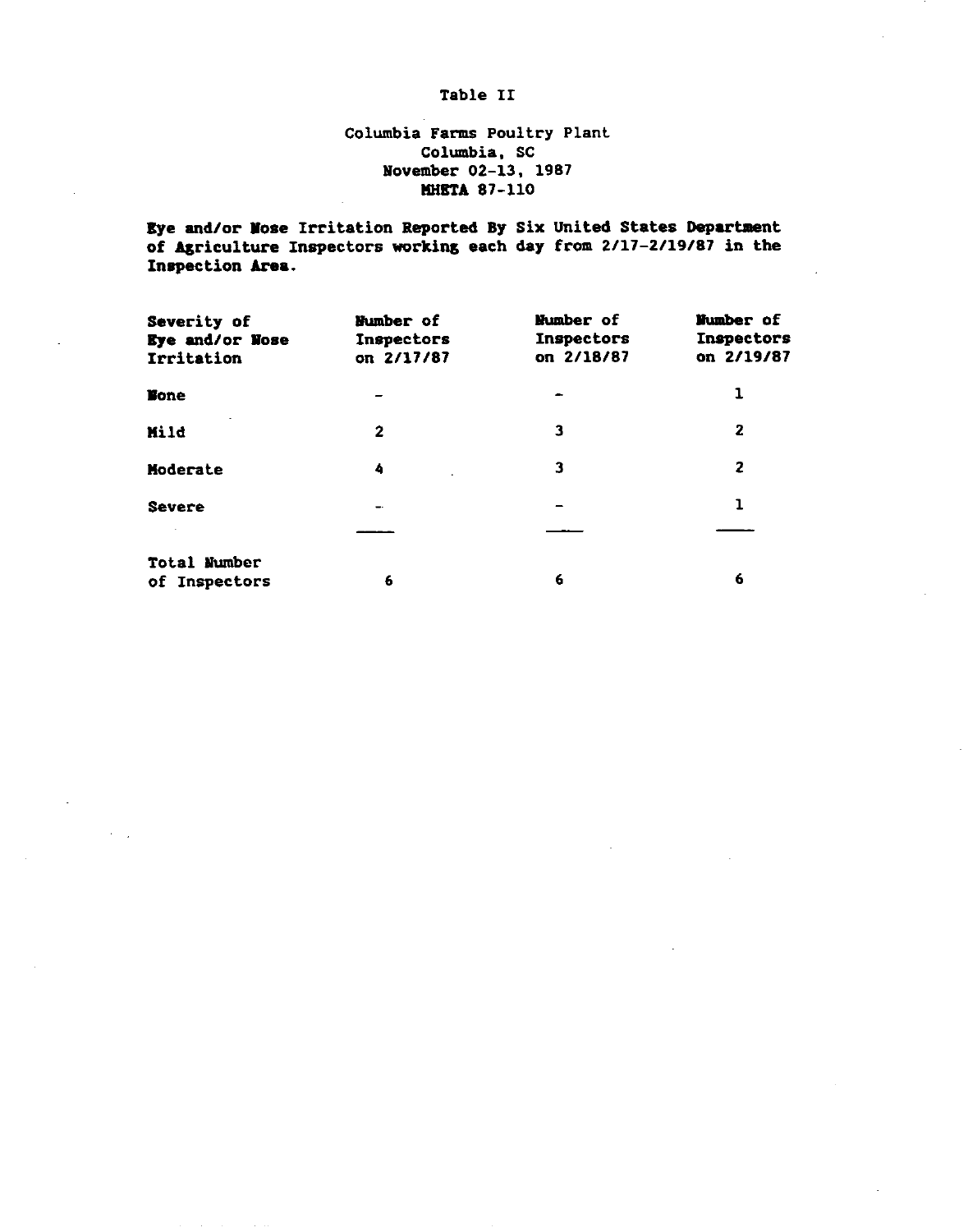#### IABLE III

## CHARACTERISTICS OF WORK FORCE AT COLUMBIA FARMS BY WORK AREA

 $\mathcal{L}$ 

 $\mathfrak l$  $\cdot$ 

## COLUMBIA FARMS

WEST COLUMBIA, SOUTH CAROLINA

## **MHETA 87-110**

 $\bar{z}$ 

|                 | <b>INSPECTORS</b><br>$n=12$ | <b>PRODUCTION</b><br>$n=73$ | <b>PACKING</b><br>$n=71$ | <b>CLEAN-UP</b><br>$n=14$ | <b>OVERALL</b><br>$n = 170$ |
|-----------------|-----------------------------|-----------------------------|--------------------------|---------------------------|-----------------------------|
| <b>AGE</b>      |                             |                             |                          |                           |                             |
| 529             | 1(8X)                       | 21 (297)                    | 35(49%)                  | 7(50X)                    | 64 (387)                    |
| $30 - 49$       | 6(50X)                      | 39(53%)                     | 33(477)                  | 7(50Z)                    | 80(50%)                     |
| ≥50             | 5(42%)                      | 13(187)                     | 3(47)                    |                           | 21(12X)                     |
| E X             |                             |                             |                          |                           |                             |
| <b>MALE</b>     | 8(67)                       | 8(117)                      | 36(51Z)                  | 7(50%)                    | 59(357)                     |
| <b>FEMALE</b>   | 4(337)                      | 65(89%)                     | 35(497)                  | 7(50%)                    | 111(657)                    |
| <b>RACE</b>     |                             |                             |                          |                           |                             |
| <b>WHITE</b>    | 7(58X)                      | 4(62)                       | 3(47)                    | 1(77)                     | 15(97)                      |
| <b>BLACK</b>    | 5(42%)                      | 69(95%)                     | 67(947)                  | 13(93Z)                   | 154(917)                    |
| <b>ASIAN</b>    |                             | 1(17)                       |                          |                           | 1(17)                       |
| <b>TENURE</b>   |                             |                             |                          |                           |                             |
| 1 <sub>yr</sub> | 4(33Z)                      | 27(37Z)                     | 19(277)                  | 10(71Z)                   | 60(357)                     |
| $1-2$ yrs       | 3(25X)                      | 9(127)                      | 26(377)                  | 3(217)                    | 41(247)                     |
| $3-5$ yrs       | 3(25X)                      | 2(32)                       | 6(92)                    | 1(72)                     | 12(72)                      |
| >5 yrs          | 2(177)                      | 35 (487)                    | 20(287)                  |                           | 57(347)                     |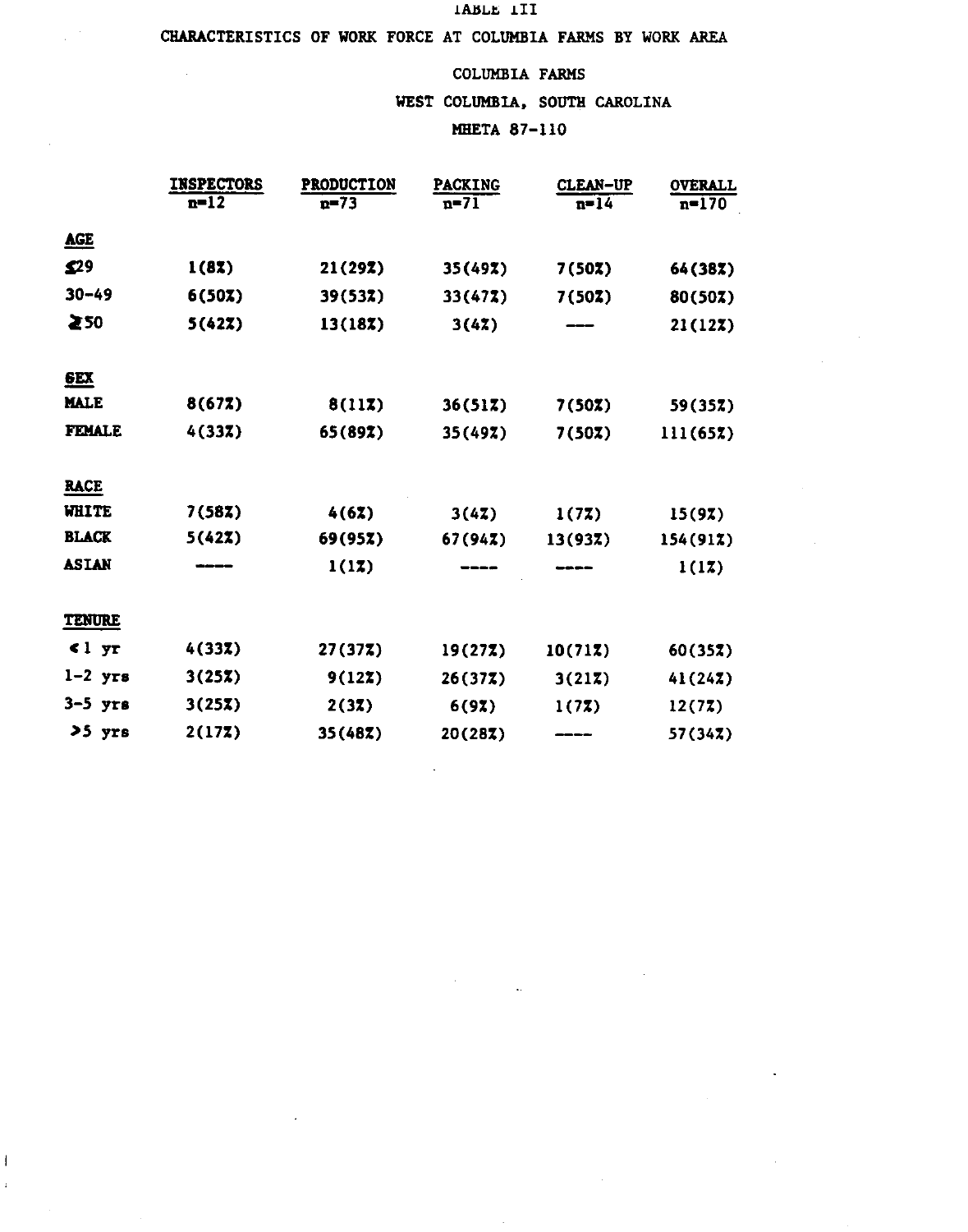## TABLE IV

# SYMPTOMS OF IRRITATION AT COLUMBIA FARMS BY WORK AREA

## COLUMBIA FARMS WEST COLUMBIA, SOUTH CAROLINA **MHETA 87-110**

|                                    | <b>INSPECTORS</b><br>$n = 12$ | <b>PRODUCTION</b><br>$n = 73$ | <b>PACKING</b><br>$n=71$ | <b>CLEAN-UP</b><br>n=14 | <b>OVERALL</b><br>$n=170$ |
|------------------------------------|-------------------------------|-------------------------------|--------------------------|-------------------------|---------------------------|
| <b>EYES</b>                        |                               |                               |                          |                         |                           |
| <b>STINGING</b>                    | 11(92X)                       | 60(82Z)                       | 26(377)                  | 12(86Z)                 | 109(64)                   |
| <b>TEARING</b>                     | 9(75X)                        | 52(712)                       | 29(417)                  | 10(71Z)                 | 100(59%)                  |
| <b>BLURRED VISION</b>              | 6(50X)                        | 23(327)                       | 14(20X)                  | 7(50X)                  | 50(297)                   |
| <b>OPENING</b><br>DIFFICULTY       | 8(67Z)                        | 23(327)                       | 11(16Z)                  | 4(29Z)                  | 46(277)                   |
| <b>SENSITIVITY</b><br><b>LIGHT</b> | 5(42Z)                        | 18(257)                       | 9(137)                   | 7(50%)                  | 39(237)                   |

## **OTHERS**

| <b>SNEEZING</b><br><b>EXCESS</b> | 10(837) | 68(93%) | 27(38%) | 12(862) | 117(69X) |
|----------------------------------|---------|---------|---------|---------|----------|
| <b>RUNNY NOSE</b>                | 10(837) | 58(80%) | 23(32Z) | 13(937) | 104(61Z) |
| <b>COUGH</b>                     | 9(75X)  | 48(66%) | 19(277) | 6(43Z)  | 82(487)  |
| <b>HEADACHE</b>                  | 8(672)  | 31(437) | 17(247) | 5(36X)  | 61(362)  |
| SORE THROAT                      | 7(58Z)  | 29(40)  | 12(177) | 4(29Z)  | 52(312)  |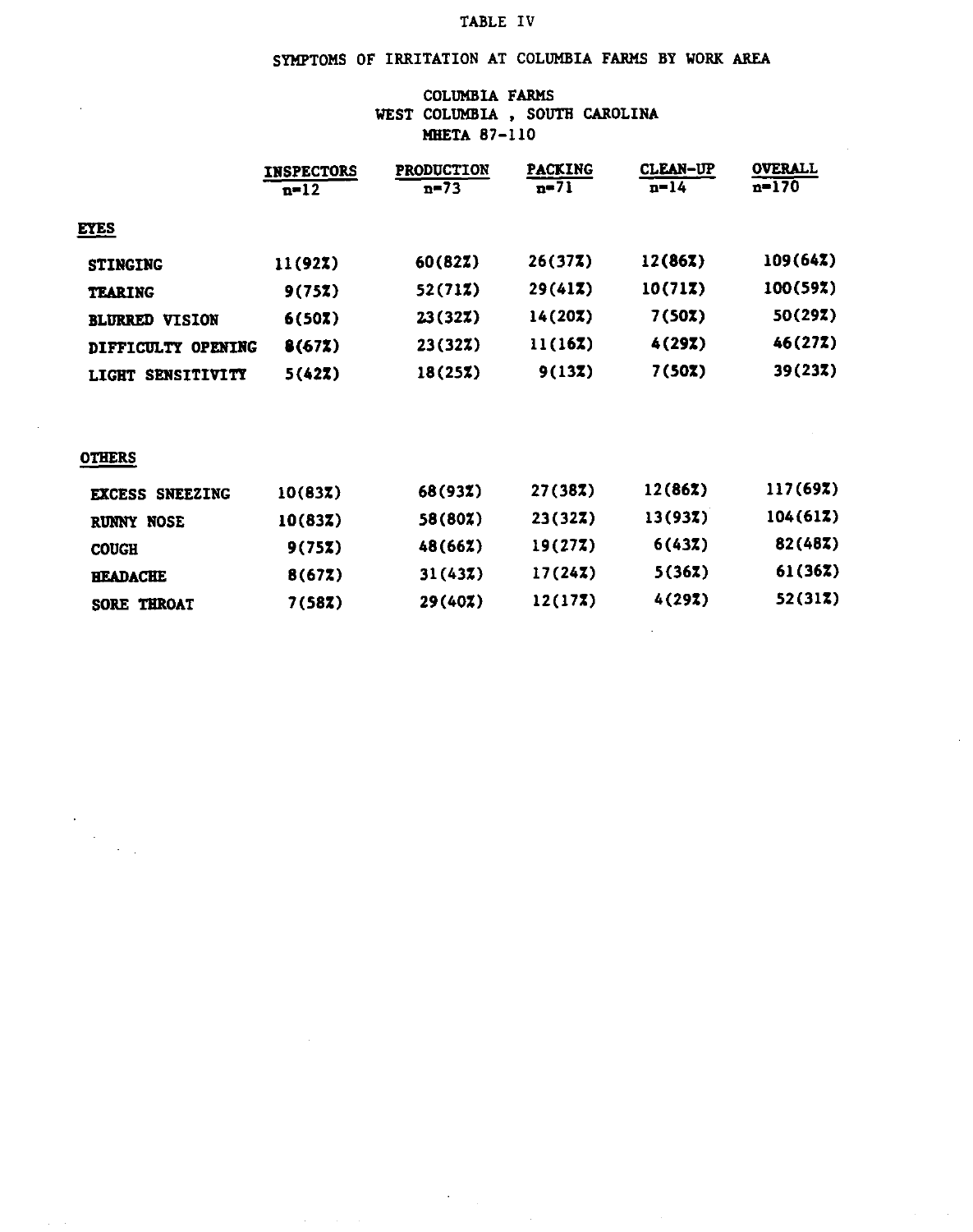#### TABLE V

## SYMPTOMS OF IRRITATION AT COLUMBIA FARMS AMONG PRODUCTION WORKERS BY SHIFT

## COLUMBIA FARMS WEST COLUMBIA, SOUTH CAROLINA

## **MHETA 87-110**

| FIRST SHIFT | <b>SECOND SHIFT</b> |
|-------------|---------------------|
| / 1≘0       | n=26                |

## **EYES**

| 38(817)  | 22(85)  |
|----------|---------|
| 35(75)   | 17(652) |
| 20(43)   | 3(127)  |
| 18 (387) | 5(197)  |
| 12(267)  | 6(237)  |
|          |         |

## **OTHERS**

| <b>EXCESS SNEEZING</b> | 46 (98%)        | 22 (85%) |
|------------------------|-----------------|----------|
| <b>RUNNY NOSE</b>      | 40 (85%)        | 18(69)   |
| <b>COUGH</b>           | 35(75)          | 13(50Z)  |
| <b>SORE THROAT</b>     | 24(517)         | 5(197)   |
| <b>HEADACHE</b>        | $25(53\bar{z})$ | 6(237)   |